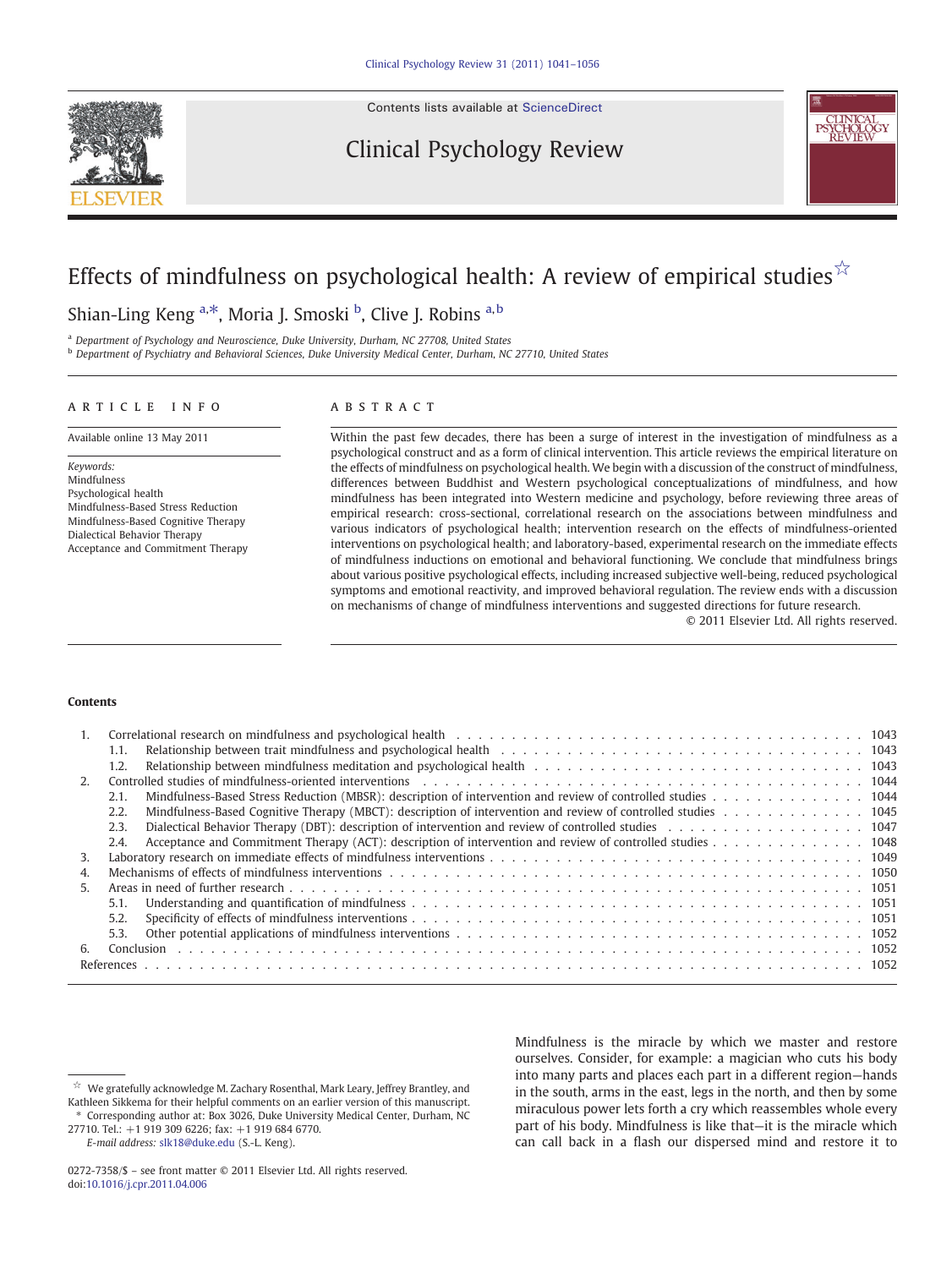wholeness so that we can live each minute of life. [Hanh \(1976,](#page-13-0) [p. 14\)](#page-13-0).

Mindfulness has been theoretically and empirically associated with psychological well-being. The elements of mindfulness, namely awareness and nonjudgmental acceptance of one's moment-to-moment experience, are regarded as potentially effective antidotes against common forms of psychological distress – rumination, anxiety, worry, fear, anger, and so on – many of which involve the maladaptive tendencies to avoid, suppress, or over-engage with one's distressing thoughts and emotions ([Hayes & Feldman, 2004; Kabat-Zinn, 1990\)](#page-13-0). Though promoted for centuries as a part of Buddhist and other spiritual traditions, the application of mindfulness to psychological health in Western medical and mental health contexts is a more recent phenomenon, largely beginning in the 1970s (e.g., [Kabat-Zinn, 1982\)](#page-13-0). Along with this development, there has been much theoretical and empirical work illustrating the impact of mindfulness on psychological health. The goal of this paper is to offer a comprehensive narrative review of the effects of mindfulness on psychological health. We begin with an overview of the construct of mindfulness, differences between Buddhist and Western psychological conceptualizations of mindfulness, and how mindfulness has been integrated into Western medicine and psychology. We then review evidence from three areas of research that shed light on the relationship between mindfulness and psychological health: 1. correlational, cross-sectional research that examines the relations between individual differences in trait or dispositional mindfulness and other mental-health related traits, 2. intervention research that examines the effects of mindfulness-oriented interventions on psychological functioning, and 3. laboratory-based research that examines, experimentally, the effects of brief mindfulness inductions on emotional and behavioral processes indicative of psychological health. We conclude with an examination of mechanisms of effects of mindfulness interventions and suggestions for future research directions.

The word mindfulness may be used to describe a psychological trait, a practice of cultivating mindfulness (e.g., mindfulness meditation), a mode or state of awareness, or a psychological process [\(Germer, Siegel, & Fulton, 2005\)](#page-12-0). To minimize possible confusion, we clarify which meaning is intended in each context we describe [\(Chambers, Gullone, & Allen, 2009](#page-12-0)). One of the most commonly cited definitions of mindfulness is the awareness that arises through "paying attention in a particular way: on purpose, in the present moment, and nonjudgmentally" [\(Kabat-Zinn, 1994, p. 4\)](#page-13-0). Descriptions of mindfulness provided by most other researchers are similar. [Baer](#page-11-0) [\(2003\),](#page-11-0) for example, defines mindfulness as "the nonjudgmental observation of the ongoing stream of internal and external stimuli as they arise" (p. 125). Though some researchers focus almost exclusively on the attentional aspects of mindfulness (e.g., [Brown &](#page-12-0) [Ryan, 2003](#page-12-0)), most follow the model of [Bishop et al. \(2004\)](#page-12-0), which proposed that mindfulness encompasses two components: selfregulation of attention, and adoption of a particular orientation towards one's experiences. Self-regulation of attention refers to nonelaborative observation and awareness of sensations, thoughts, or feelings from moment to moment. It requires both the ability to anchor one's attention on what is occurring, and the ability to intentionally switch attention from one aspect of the experience to another. Orientation to experience concerns the kind of attitude that one holds towards one's experience, specifically an attitude of curiosity, openness, and acceptance. It is worth noting that "acceptance" in the context of mindfulness should not be equated with passivity or resignation ([Cardaciotto, Herbert, Forman, Moitra, & Farrow, 2008\)](#page-12-0). Rather, acceptance in this context refers to the ability to experience events fully, without resorting to either extreme of excessive preoccupation with, or suppression of, the experience. To sum up, current conceptualizations of mindfulness in clinical psychology point to two primary, essential elements of mindfulness: awareness of one's moment-to-moment experience nonjudgmentally and with acceptance.

As alluded to earlier, mindfulness finds its roots in ancient spiritual traditions, and is most systematically articulated and emphasized in Buddhism, a spiritual tradition that is at least 2550 years old. As the idea and practice of mindfulness has been introduced into Western psychology and medicine, it is not surprising that differences emerge with regard to how mindfulness is conceptualized within Buddhist and Western perspectives. Several researchers (e.g., [Chambers et al.,](#page-12-0) [2009; Rosch, 2007\)](#page-12-0) have argued that in order to more fully appreciate the potential contribution of mindfulness in psychological health it is important to gain an understanding of these differences, and specifically, from a Western perspective, how mindfulness is conceptualized in Buddhism. Given the diversity of traditions and teachings within Buddhism, an in-depth exploration of this topic is beyond the scope of this review (for a more extensive discussion of this topic, see [Rosch, 2007](#page-14-0)). We offer a preliminary overview of differences in conceptualization of mindfulness in Western usage versus early Buddhist teachings, specifically, those of Theravada Buddhism.

Arguably, Buddhist and Western conceptualizations of mindfulness differ in at least three levels: contextual, process, and content. At the contextual level, mindfulness in the Buddhist tradition is viewed as one factor of an interconnected system of practices that are necessary for attaining liberation from suffering, the ultimate state or end goal prescribed to spiritual practitioners in the tradition. Thus, it needs to be cultivated alongside with other spiritual practices, such as following an ethical lifestyle, in order for one to move toward the goal of liberation. Western conceptualization of mindfulness, on the other hand, is generally independent of any specific circumscribed philosophy, ethical code, or system of practices. At the process level, mindfulness, in the context of Buddhism, is to be practiced against the psychological backdrop of reflecting on and contemplating key aspects of the Buddha's teachings, such as impermanence, non-self, and suffering. As an example, in the Satipatthana Sutta (The Foundation of Mindfulness Discourse), one of the key Buddhist discourses on mindfulness, the Buddha recommended that one maintains mindfulness of one's bodily functions, sensations and feelings, consciousness, and content of consciousness while observing clearly the impermanent nature of these objects. Western practice generally places less emphasis on non-self and impermanence than traditional Buddhist teachings. Finally, at the content level and in relation to the above point, in early Buddhist teachings, mindfulness refers rather specifically to an introspective awareness with regard to one's physical and psychological processes and experiences. This is contrast to certain Western conceptualizations of mindfulness, which view mindfulness as a form of awareness that encompasses all forms of objects in one's internal and external experience, including features of external sensory objects like sights and smells. This is not to say that external sensory objects do not ultimately form part of one's internal experience; rather, in Buddhist teachings, mindfulness more fundamentally has to do with observing one's perception of and reactions toward sensory objects than focusing on features of the sensory objects themselves.

The integration of mindfulness into Western medicine and psychology can be traced back to the growth of Zen Buddhism in America in the 1950s and 1960s, partly through early writings such as Zen in the Art of Archery ([Herrigel, 1953](#page-13-0)), The World of Zen: An East–west Anthology [\(Ross, 1960\)](#page-14-0), and The Method of Zen [\(Herrigel,](#page-13-0) [Hull, & Tausend, 1960](#page-13-0)). Beginning the 1960s, interest in the use of meditative techniques in psychotherapy began to grow among clinicians, especially psychoanalysts (e.g., see [Boss, 1965; Fingarette,](#page-12-0) [1963; Suzuki, Fromm, & De Martino, 1960; Watts, 1961](#page-12-0)). Through the 1960s and the 1970s, there was growing interest within experimental psychology in examining various means of heightening awareness and broadening the boundaries of consciousness, including meditation.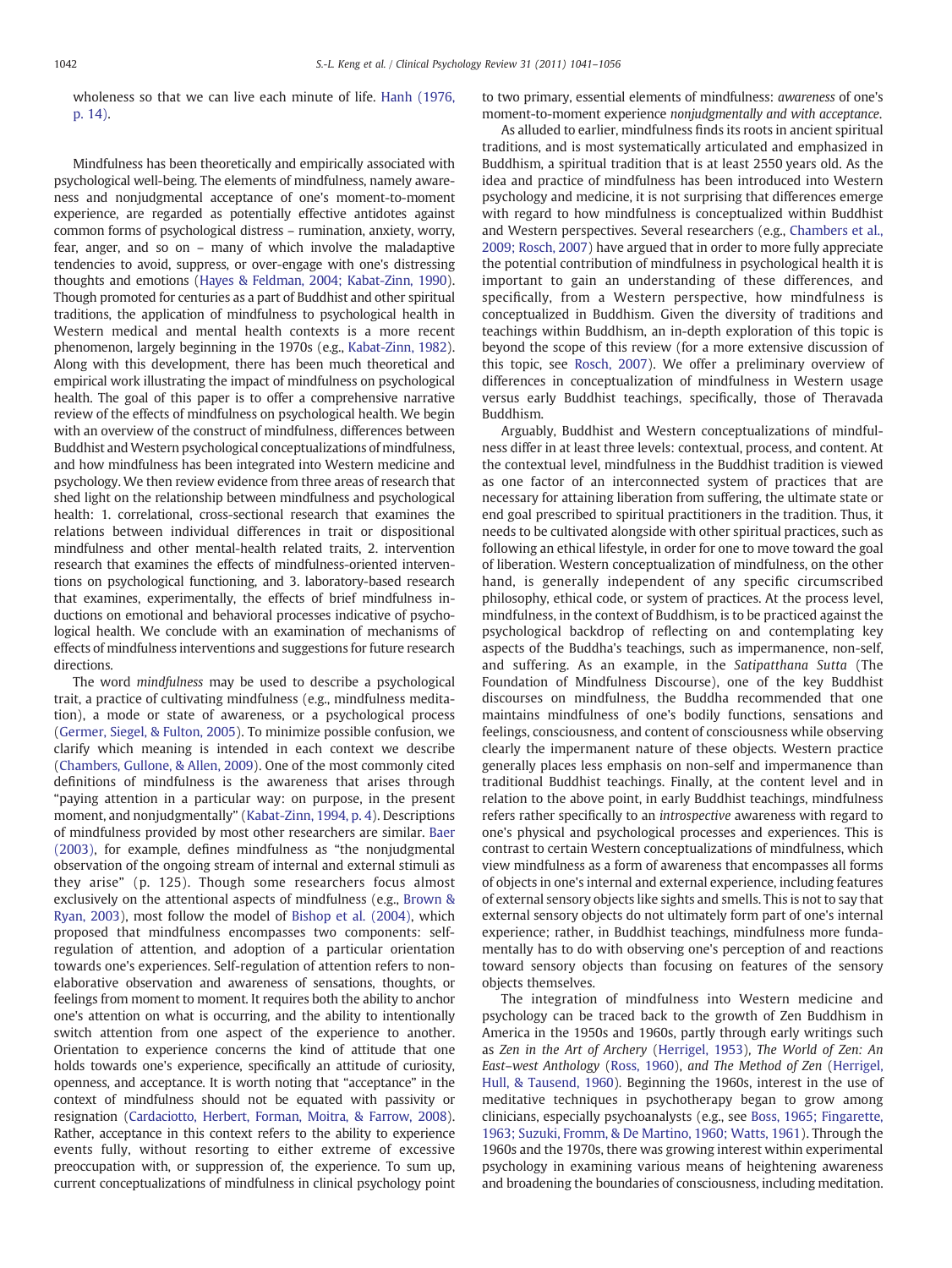Early electroencephalogram (EEG) studies on meditation found that individuals who meditated showed persistent alpha activity with restful reductions in metabolic rate [\(Anand, Chhina, & Singh, 1961;](#page-11-0) [Bagchi & Wenger, 1957; Wallace, 1970\)](#page-11-0), as well as increases in theta waves, which reflect lower states of arousal associated with sleep [\(Kasamatsu & Hirai, 1966](#page-13-0)). Beginning in the early 1970s, there was a surge of interest in and research on transcendental meditation, a form of concentrative meditation technique popularized by Maharishi Mahesh Yogi [\(Wallace, 1970](#page-14-0)). The practice of transcendental meditation was found to be associated with reductions in indicators of physiological arousal such as oxygen consumption, carbon dioxide elimination, and respiratory rate ([Benson, Rosner, Marzetta,](#page-12-0) [& Klemchuk, 1974; Wallace, 1970; Wallace, Benson, & Wilson,](#page-12-0) [1971](#page-12-0)).

Despite the fact that research on mindfulness meditation had already begun in the 1960s, it was not until the late 1970s that mindfulness meditation began to be studied as an intervention to enhance psychological well-being. Application of mindfulness meditation as a form of behavioral intervention for clinical problems began with the work of Jon Kabat-Zinn, which explored the use of mindfulness meditation in treating patients with chronic pain ([Kabat-](#page-13-0)[Zinn, 1982\)](#page-13-0), now known popularly as Mindfulness-Based Stress Reduction. Since the establishment of MBSR, several other interventions have also been developed using mindfulness-related principles and practices, including Mindfulness-Based Cognitive Therapy (MBCT; [Segal, Williams, & Teasdale, 2002](#page-14-0)), Dialectical Behavior Therapy (DBT; [Linehan, 1993a\)](#page-13-0) and Acceptance and Commitment Therapy (ACT; [Hayes, Strosahl, & Wilson, 1999](#page-13-0)). In this review, both meditation-oriented interventions (i.e., MBSR and MBCT), as well as interventions that teach mindfulness using less meditation-oriented techniques (i.e., DBT and ACT), are considered as a family of "mindfulness-oriented interventions", and thus are of empirical interest.

#### 1. Correlational research on mindfulness and psychological health

### 1.1. Relationship between trait mindfulness and psychological health

Many studies of mindfulness to date have reported on correlations between self-reported mindfulness and psychological health. Such correlations have been reported for samples of undergraduate students (e.g., [Baer, Smith, Hopkins, Krietemeyer, & Toney, 2006;](#page-11-0) [Brown & Ryan, 2003\)](#page-11-0), community adults (e.g., [Brown & Ryan, 2003;](#page-12-0) [Chadwick et al., 2008](#page-12-0)) and clinical populations (e.g., [Baer, Smith, &](#page-11-0) [Allen, 2004; Chadwick et al., 2008; Walach, Buchheld, Buttenmuller,](#page-11-0) [Kleinknecht, & Schmidt, 2006](#page-11-0)). Before going over these findings, it may be helpful to review questionnaires that have been developed to measure mindfulness. Questionnaires that assess mindfulness as a general, trait-like tendency to be mindful in daily life include: Freiburg Mindfulness Inventory [\(Buchheld, Grossman, & Walach, 2001](#page-12-0)), Kentucky Inventory of Mindfulness Skills (KIMS; [Baer et al., 2004](#page-11-0)), Mindful Attention Awareness Scale (MAAS; [Brown & Ryan, 2003](#page-12-0)), Five-Facet Mindfulness Questionnaire ([Baer et al., 2006\)](#page-11-0), Cognitive Affective Mindfulness Scale-Revised ([Feldman, Hayes, Kumar, Greeson, &](#page-12-0) [Laurenceau, 2007\)](#page-12-0), Toronto Mindfulness Scale-Trait Version [\(Davis,](#page-12-0) [Lau, & Cairns, 2009\)](#page-12-0), Philadelphia Mindfulness Scale [\(Cardaciotto et al.,](#page-12-0) [2008](#page-12-0)), and Southampton Mindfulness Questionnaire [\(Chadwick et al.,](#page-12-0) [2008](#page-12-0)). Some of these questionnaires measure mindfulness as a singlefactor construct. For example, the MAAS [\(Brown & Ryan, 2003](#page-12-0)) assesses mindfulness as the general tendency to be attentive to and aware of experiences in daily life, and has a single factor structure of open/ receptive awareness and attention. Other questionnaires measure mindfulness as a multi-faceted construct. For example, the KIMS ([Baer](#page-11-0) [et al., 2004\)](#page-11-0) contains subscales that correspond to four mindfulness skills conceptualized in DBT's framework: observing one's moment-tomoment experience, describing one's experiences with words, acting or

participating with awareness, and nonjudgmental acceptance of one's experiences. In addition to trait measures of mindfulness, state measures of mindfulness have been developed to measure momentary mindful states. These measures include the Toronto Mindfulness Scale [\(Lau et al., 2006](#page-13-0)) and [Brown and Ryan \(2003\)](#page-12-0)'s state version of the MAAS.

Trait mindfulness has been associated with higher levels of life satisfaction [\(Brown & Ryan, 2003\)](#page-12-0), agreeableness ([Thompson &](#page-14-0) [Waltz, 2007\)](#page-14-0), conscientiousness [\(Giluk, 2009; Thompson & Waltz,](#page-12-0) [2007\)](#page-12-0), vitality ([Brown & Ryan, 2003\)](#page-12-0), self esteem [\(Brown & Ryan,](#page-12-0) [2003; Rasmussen & Pidgeon, 2011](#page-12-0)), empathy ([Dekeyser, Raes,](#page-12-0) [Leijssen, Leysen, & Dewulf, 2008\)](#page-12-0), sense of autonomy ([Brown &](#page-12-0) [Ryan, 2003\)](#page-12-0), competence ([Brown & Ryan, 2003](#page-12-0)), optimism ([Brown &](#page-12-0) [Ryan, 2003\)](#page-12-0), and pleasant affect [\(Brown & Ryan, 2003\)](#page-12-0). Studies have also demonstrated significant negative correlations between mindfulness and depression [\(Brown & Ryan, 2003; Cash & Whittingham,](#page-12-0) [2010\)](#page-12-0), neuroticism [\(Dekeyser et al., 2008; Giluk, 2009](#page-12-0)), absentmindedness [\(Herndon, 2008\)](#page-13-0), dissociation [\(Baer et al., 2006; Walach](#page-11-0) [et al., 2006\)](#page-11-0), rumination ([Raes & Williams, 2010\)](#page-14-0), cognitive reactivity [\(Raes, Dewulf, Van Heeringen, & Williams, 2009\)](#page-14-0), social anxiety [\(Brown & Ryan, 2003; Dekeyser et al., 2008; Rasmussen & Pidgeon,](#page-12-0) [2011\)](#page-12-0), difficulties in emotion regulation [\(Baer et al., 2006\)](#page-11-0), experiential avoidance [\(Baer et al., 2004\)](#page-11-0), alexithymia ([Baer et al., 2004](#page-11-0)), intensity of delusional experience in the context of psychosis [\(Chadwick et al., 2008\)](#page-12-0), and general psychological symptoms [\(Baer](#page-11-0) [et al., 2006](#page-11-0)). Research also has begun to explore the association between mindfulness and cognitive processes that may have important implications for psychological health. For example, [Frewen,](#page-12-0) [Evans, Maraj, Dozois, and Partridge \(2008\)](#page-12-0) found that, among undergraduate students, mindfulness was related both to a lower frequency of negative automatic thoughts and to an enhanced ability to let go of those thoughts. Two other studies have also demonstrated an association between mindfulness and enhanced performance on tasks assessing sustained attention [\(Schmertz, Anderson, & Robins,](#page-14-0) [2009\)](#page-14-0) and persistence ([Evans, Baer, & Segerstrom, 2009\)](#page-12-0).

Mindfulness has been shown to be related not only to self-report measures of psychological health, but also to differences in brain activity observed using functional neuroimaging methods. [Creswell,](#page-12-0) [Way, Eisenberger, and Lieberman \(2007\)](#page-12-0) found that trait mindfulness was associated with reduced bilateral amygdala activation and greater widespread prefrontal cortical activation during an affect labeling task. There was also a strong inverse association between prefrontal cortex and right amygdala responses among those who scored high on mindfulness, but not among those who scored low on mindfulness, which suggests that individuals who are mindful may be better able to regulate emotional responses via prefrontal cortical inhibition of the amygdala. Trait mindfulness also was negatively correlated with resting activity in the amygdala and in medial prefrontal and parietal brain areas that are associated with self-referential processing, whereas levels of depressive symptoms were positively correlated with resting activity in these areas ([Way, Creswell, Eisenberger, &](#page-14-0) [Lieberman, 2010](#page-14-0)). These findings are consistent with the association of mindfulness with greater self-reported ability to let go of negative thoughts about the self (e.g., [Frewen et al., 2008\)](#page-12-0).

#### 1.2. Relationship between mindfulness meditation and psychological health

Research also has examined the relationship between mindfulness meditation practices and psychological well-being. [Lykins and Baer](#page-13-0) [\(2009\)](#page-13-0) compared meditators and non-meditators on several indices of psychological well-being. Meditators reported significantly higher levels of mindfulness, self-compassion and overall sense of wellbeing, and significantly lower levels of psychological symptoms, rumination, thought suppression, fear of emotion, and difficulties with emotion regulation, compared to non-meditators, and changes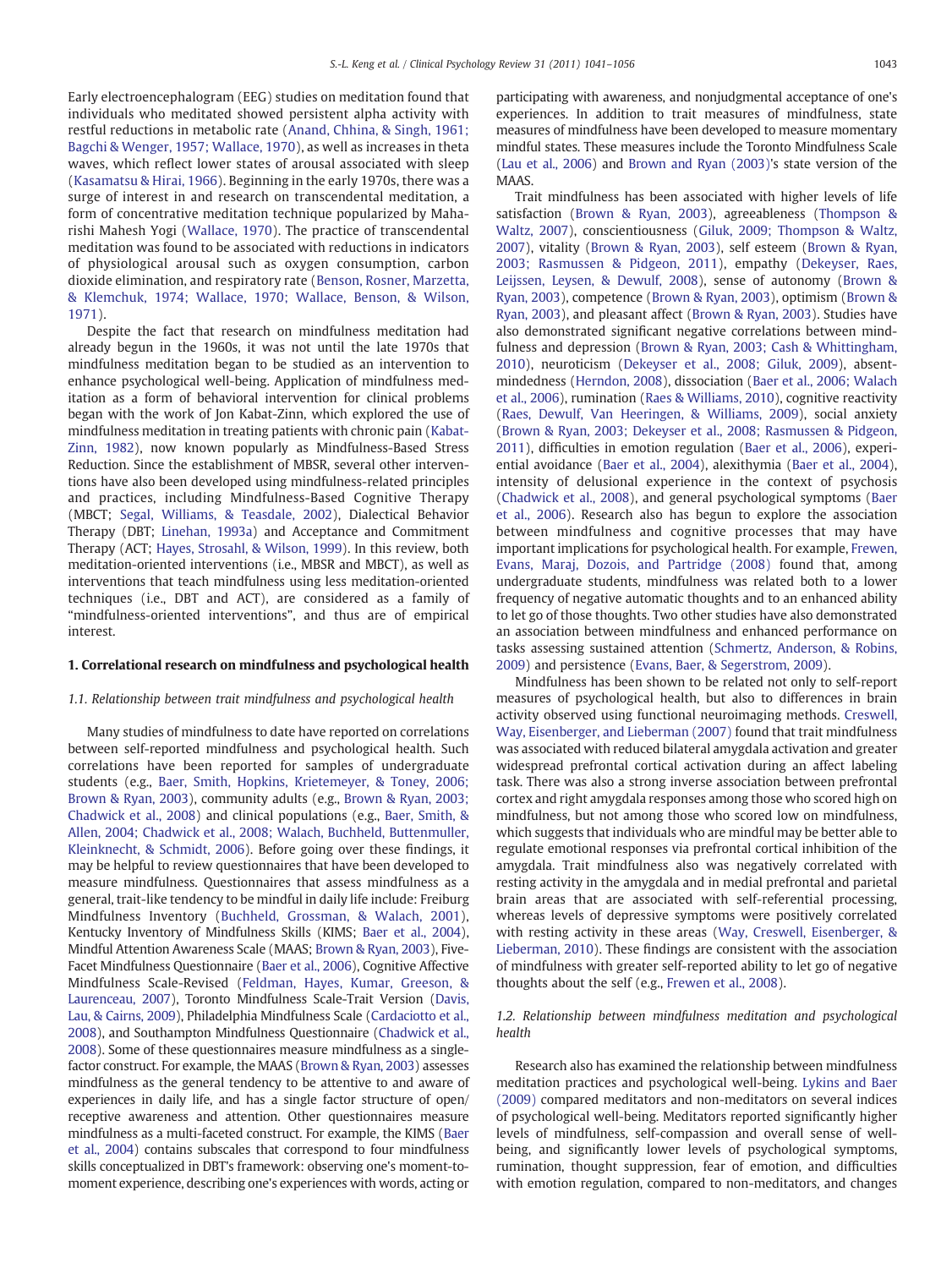in these variables were linearly associated with extent of meditation practice. In addition, the data were consistent with a model in which trait mindfulness mediates the relationship between extent of meditation practice and several outcome variables, including fear of emotion, rumination, and behavioral self-regulation. In two other studies, facets of trait mindfulness were found to mediate the relationship between meditation experience and psychological wellbeing in combined samples of meditators and non-meditators ([Baer](#page-11-0) [et al., 2008; Josefsson, Larsman, Broberg, & Lundh, 2011](#page-11-0)). In addition to correlations with self-report measures, research has examined behavioral and neurobiological correlates of mindfulness meditation. [Ortner, Kilner, and Zelazo \(2007\)](#page-14-0) used an emotional interference task in which participants categorized tones presented 1 or 4 s following the onset of affective or neutral pictures. Levels of emotional interference were indexed by differences in reaction times to tones for affective pictures versus neutral pictures. A participant's mindfulness meditation experience was significantly associated with reduced interference both from unpleasant pictures (for 1 and 4 second delays) as well as pleasant pictures (for 4 second delay only), as well as higher levels of self-reported mindfulness and psychological wellbeing. These findings suggest that mindfulness meditation practice may enhance psychological well-being by increasing mindfulness and attenuating reactivity to emotional stimuli by facilitating disengagement of attention from stimuli. There is also emerging evidence from studies comparing meditators and non-meditators on a variety of performance-based measures that suggest that regular meditation practice is associated with enhanced cognitive flexibility and attentional functioning [\(Hodgins & Adair, 2010; Moore &](#page-13-0) [Malinowski, 2009](#page-13-0)), outcomes that may have important implications for psychological well-being. Research has also identified potential neurobiological correlates of mindfulness meditation by comparing brain structure and activity in adept mindfulness meditation practitioners to those of non-practitioners. These studies found that extensive mindfulness meditation experience is associated with increased thickness in brain regions implicated in attention, interoception, and sensory processing, including the prefrontal cortex and right anterior insula [\(Lazar et al., 2005](#page-13-0)); increased activation in brain areas involved in processing of distracting events and emotions, which include the rostral anterior cingulate cortex and dorsomedial prefrontal cortex, respectively ([Hölzel et al., 2007](#page-13-0)); and greater gray matter concentration in brain areas that have been found to be active during meditation, including the right anterior insula, left inferior temporal gyrus, and right hippocampus [\(Hölzel](#page-13-0) [et al., 2008\)](#page-13-0). These findings are consistent with the premise that systematic training in mindfulness meditation induces changes in attention, awareness, and emotion, which can be assessed and identified at subjective, behavioral, and neurobiological levels (cf. [Treadway & Lazar, 2009](#page-14-0)).

Overall, evidence from correlational research suggests that mindfulness is positively associated with a variety of indicators of psychological health, such as higher levels of positive affect, life satisfaction, vitality, and adaptive emotion regulation, and lower levels of negative affect and psychopathological symptoms. There is also burgeoning evidence from neurobiological and laboratory behavioral research that indicates the potential roles of trait mindfulness and mindfulness meditation practices in reducing reactivity to emotional stimuli and enhancing psychological wellbeing. Given the correlational nature of these data, experimental studies are needed to clarify the directional links between mindfulness and psychological well-being. Does training in mindfulness practices result in improvements in psychological wellbeing? Does psychological well-being facilitate greater mindfulness and/or inclination towards engagement in mindfulness practice? The next section reviews empirical evidence from studies of the effects of mindfulness-oriented interventions on psychological health.

#### 2. Controlled studies of mindfulness-oriented interventions

Several mindfulness-oriented interventions have been developed and received much research attention within the past two decades, including MBSR, MBCT, DBT and ACT. Some research on these interventions has been uncontrolled and some has focused primarily on physical health outcomes. In this section, we limit our review to published, peer-reviewed randomized controlled trials (RCTs) that assessed psychological health outcomes in adult populations. Some other promising interventions have also incorporated mindfulness techniques, including mindfulness-based relapse prevention [\(Witkiewitz, Marlatt, & Walker, 2005](#page-15-0)) and exposure-based cognitive therapy for depression ([Hayes, Beevers,](#page-13-0) [Feldman, Laurenceau, & Perlman, 2005](#page-13-0)), but no RCTs of those interventions have yet been published.

2.1. Mindfulness-Based Stress Reduction (MBSR): description of intervention and review of controlled studies

MBSR is a group-based intervention program originally designed as an adjunct treatment for patients with chronic pain ([Kabat-Zinn,](#page-13-0) [1982, 1990\)](#page-13-0). The program offers intensive training in mindfulness meditation to help individuals relate to their physical and psychological conditions in more accepting and nonjudgmental ways. The program consists of an eight-to-ten week course, in which a group of up to thirty participants meet for two to two and a half hours per week for mindfulness meditation instruction and training ([Kabat-Zinn,](#page-13-0) [1990\)](#page-13-0). In addition to in-class mindfulness exercises, participants are encouraged to engage in home mindfulness practices and attend an all-day intensive mindfulness meditation retreat. The premise of MBSR is that with repeated training in mindfulness meditation, individuals will eventually learn to be less reactive and judgmental toward their experiences, and more able to recognize, and break free from, habitual and maladaptive patterns of thinking and behavior.

A number of RCTs of MBSR have been conducted among clinical and non-clinical populations, mostly using a waiting-list control design. Early studies were reviewed by [Baer \(2003\) and Grossman,](#page-11-0) [Niemann, Schmidt, and Walach \(2004\),](#page-11-0) but several important studies have since been published. [Table 1](#page-4-0) summarizes RCTs that have examined the impact of MBSR on psychological functioning. Overall, these studies found that MBSR reduces self-reported levels of anxiety [\(Anderson et al., 2007; Shapiro et al., 1998](#page-11-0)), depression ([Anderson](#page-11-0) [et al., 2007; Grossman et al., 2010; Koszycki et al., 2007; Sephton et al.,](#page-11-0) [2007; Shapiro et al., 1998; Speca et al., 2000](#page-11-0)), anger [\(Anderson et al.,](#page-11-0) [2007\)](#page-11-0), rumination [\(Anderson et al., 2007; Jain et al., 2007\)](#page-11-0), general psychological distress, including perceived stress ([Astin, 1997;](#page-11-0) Bränström et al., 2010; Nyklíč[ek & Kuipers, 2008; Oman et al., 2008;](#page-11-0) [Shapiro et al., 2005; Speca et al., 2000; Williams et al., 2001\)](#page-11-0), cognitive disorganization ([Speca et al., 2000\)](#page-14-0), post-traumatic avoidance symptoms [\(Bränström et al., 2010](#page-12-0)), and medical symptoms [\(Williams](#page-14-0) [et al., 2001](#page-14-0)). It has been found to improve positive affect ([Anderson](#page-11-0) [et al., 2007; Bränström et al., 2010; Nyklí](#page-11-0)ček & Kuijpers, 2008), sense of spirituality [\(Astin, 1997; Shapiro et al., 1998\)](#page-11-0), empathy [\(Shapiro](#page-14-0) [et al., 1998](#page-14-0)), sense of cohesion [\(Weissbecker et al., 2002](#page-14-0)), mindfulness [\(Anderson et al., 2007; Shapiro et al., 2008; Nyklí](#page-11-0)ček & Kuijpers, [2008\)](#page-11-0), forgiveness [\(Oman et al., 2008](#page-14-0)), self compassion ([Shapiro et al.,](#page-14-0) [2005\)](#page-14-0), satisfaction with life, and quality of life ([Grossman et al., 2010;](#page-12-0) Koszycki et al., 2007; Nyklíč[ek & Kuijpers,2008; Shapiro et al., 2005](#page-12-0)) among both clinical and non-clinical populations.

Participation in MBSR has also been associated with brain changes reflective of positive emotional states and adaptive self representation and emotion regulatory processes, such as increases in left frontal activation, which is indicative of dispositional and state positive affect [\(Davidson et al., 2003\)](#page-12-0), increased activation in brain regions implicated in experiential, present-focused mode of self reference [\(Farb et al., 2007\)](#page-12-0), and reduced activation in brain regions implicated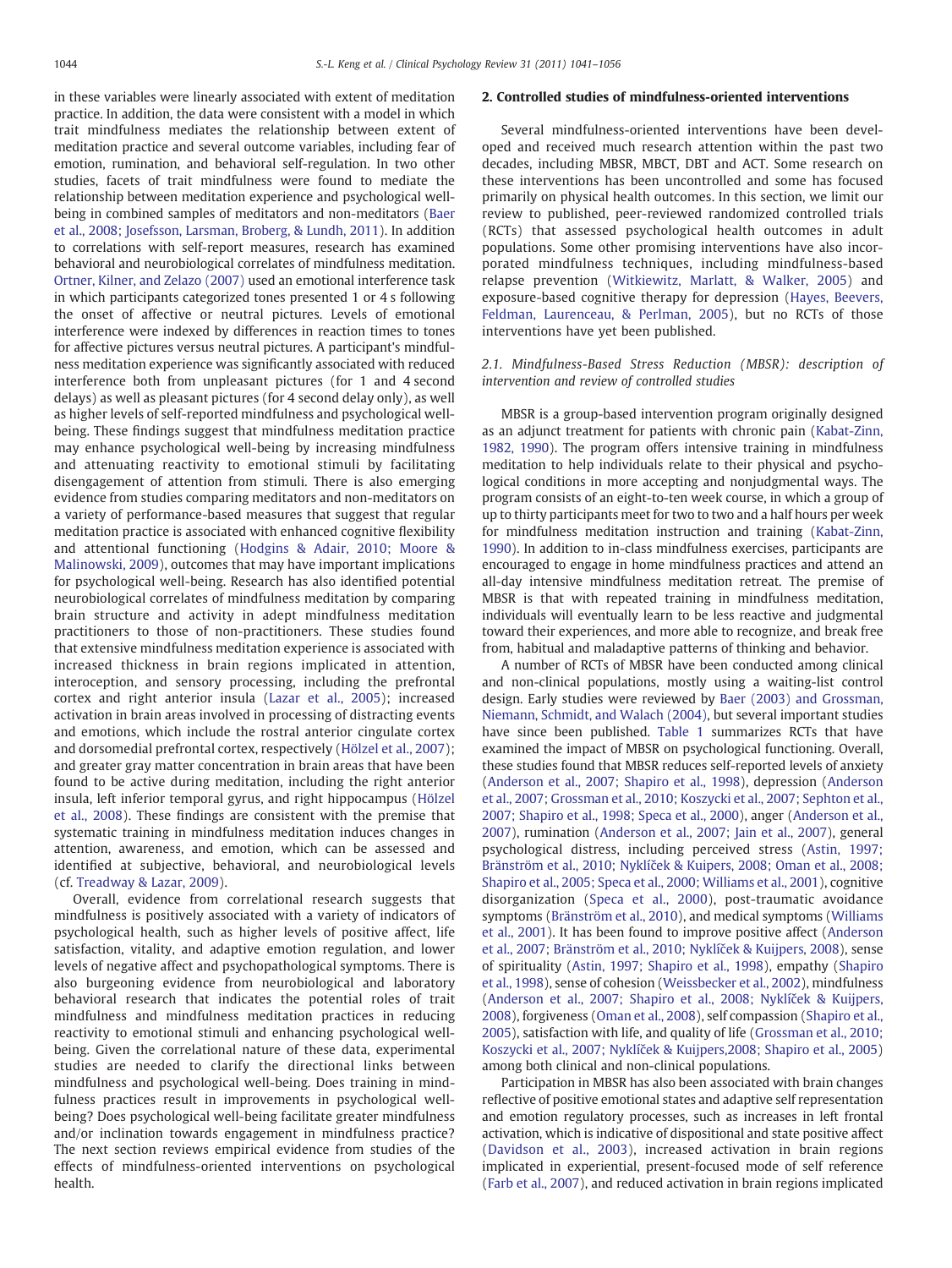#### <span id="page-4-0"></span>Table 1

Randomized controlled trials of MBSR.

| Study                                                                            | N   | Type participant                                      | Mean<br>age | $\%$<br>male       | No. of treatment<br>sessions            | Control group(s)                                                                 | Main outcome                                                                                                                                                                                      |
|----------------------------------------------------------------------------------|-----|-------------------------------------------------------|-------------|--------------------|-----------------------------------------|----------------------------------------------------------------------------------|---------------------------------------------------------------------------------------------------------------------------------------------------------------------------------------------------|
| Astin, 1997                                                                      |     | 28 College undergrads                                 | <b>NR</b>   | 5                  | 8 2-h sessions                          | NI(14)                                                                           | MBSR>NI: reductions in psychological<br>symptoms, increases in domain-specific                                                                                                                    |
| Shapiro, Schwartz,<br>& Bonner, 1998                                             |     | 78 Medical & premedical<br>students                   | <b>NR</b>   | 44                 | 7 2.5-h sessions                        | WL (41)                                                                          | sense of control & spiritual experiences<br>MBSR>WL: reductions in state and trait<br>anxiety, overall distress, & depression,<br>increases in empathy & spiritual<br>experiences                 |
| Speca, Carlson, Goodey,<br>& Angen, 2000                                         | 90  | Cancer patients                                       | 51          | 19                 | 7 1.5-h sessions                        | WL (37)                                                                          | MBSR>WL: reductions in mood<br>disturbance & symptoms of stress                                                                                                                                   |
| Williams, Kolar, Reger,<br>& Pearson, 2001                                       | 103 | Community adults                                      | 43          | 28                 | 8 2.5-h sessions,<br>18-h session       | Received educational<br>materials and referral<br>to community<br>resources (44) | MBSR>Control Group: reductions in<br>daily hassles, distress, & medical<br>symptoms                                                                                                               |
| Weissbecker et al., 2002                                                         |     | 91 Fibromyalgia patients                              | 48          | 0                  | 8 2.5-h sessions                        | WL (40)                                                                          | MBSR>WL: increase in disposition to<br>experience life as manageable and<br>meaningful                                                                                                            |
| Davidson et al., 2003                                                            |     | 41 Corporate employees                                | 36          | 29                 | 8 2.5-h sessions,<br>17-h session       | WL (16)                                                                          | MBSR>WL: increased left-sided<br>anterior activation & antibody titer<br>responses to influenza vaccine,<br>reduction in anxiety                                                                  |
| Shapiro, Astin, Bishop,<br>& Cordova, 2005                                       |     | 38 Health care professionals                          | NR          | <b>NR</b>          | 8 2-h sessions                          | WL (20)                                                                          | MBSR>WL: reductions in perceived<br>stress & burnout, increases in self<br>compassion & satisfaction with life                                                                                    |
| Koszycki, Benger, Shlik,<br>& Bradwejn, 2007                                     |     | 53 Generalized social anxiety NR<br>disorder patients |             | NR                 | 8 2.5-h sessions,<br>17.5-h session     | CBGT (27)                                                                        | $MBSR = CBGT$ : improvements in mood,<br>functionality, & quality of life;<br>MBSR <cgbt: anxiety<br="" in="" reductions="" social="">&amp; response and remission rates</cgbt:>                  |
| Sephton et al., 2007                                                             |     | 91 Fibromyalgia patients                              | 48          | 0                  | 8 2.5-h sessions,<br>1 day-long session | WL (40)                                                                          | MBSR>WL: reductions in depressive<br>symptoms                                                                                                                                                     |
| Farb et al., 2007                                                                | 36  | Community adults                                      | 44          | 25                 | 8 2-h sessions                          | WL (16)                                                                          | MBSR>WL: reduced activation of mPFC;<br>increased activation of IPFC & several<br>viscerosomatic areas when engaging in<br>mindfulness exercises                                                  |
| Jain et al., 2007                                                                |     | 81 Students                                           | 25          | 19                 | 4 1.5 h-sessions                        | SR (24), NI (30)                                                                 | MBSR (a shortened program) = $SR > NI$ :<br>reductions in distress & increase in<br>positive mood states; MBSR>NI:<br>reductions in rumination & distraction                                      |
| Anderson, Lau, Segal,<br>& Bishop, 2007                                          |     | 72 Community adults                                   | NR          | <b>NR</b>          | 8 2-h sessions                          | WL (33)                                                                          | $MBSR = WL$ : performance on attentional<br>tasks; Tx>WL: increases in mindfulness<br>& positive affect; reductions in depression,<br>anxiety symptoms, & general and<br>anger-related rumination |
| Oman, Shapiro, Thoresen,<br>Plante, & Flinders, 2008                             |     | 44 College undergrads                                 | 18          | 20                 | 8 1.5-h sessions                        | EPP (14), WL (15)                                                                | $MBSR = EPP > WL$ : reductions in<br>perceived stress & rumination, increase<br>in forgiveness                                                                                                    |
| Nyklíček & Kuijpers, 2008                                                        |     | 60 Community adults with<br>symptoms of stress        | 44          | 33                 | 8 2.5-h sessions,<br>16-h session       | WL (30)                                                                          | MBSR>WL: reductions in perceived stress<br>& vital exhaustion, increases in positive<br>affect & mindfulness                                                                                      |
| Shapiro et al., 2008*<br>Bränström, Kvillemo,<br>Brandberg, & Moskowitz,<br>2010 |     | 44 College undergrads<br>71 Cancer patients           | 18<br>52    | 20<br>$\mathbf{1}$ | 8 1.5-h sessions<br>8 2-h sessions      | EPP (14), WL (15)<br>WL (39)                                                     | $MBSR = EPP > WL$ : increase in mindfulness<br>MBSR>WL: reductions in perceived stress<br>& posttraumatic avoidance symptoms,<br>increase in positive states of mind                              |
| Farb et al., 2010                                                                |     | 36 Community adults                                   | 44          | 25                 | 8 2-h sessions                          | WL (16)                                                                          | MBSR>WL: reduced activation in medial<br>and lateral brain regions, reduced<br>deactivation in insula and other visceral<br>and somasensory areas                                                 |
| Grossman et al., 2010                                                            |     | 150 Patients with multiple<br>sclerosis               | 47          | 21                 | 8 2.5-h sessions,<br>17-h session       | UC (74)                                                                          | MBSR>UC: increases in health-related<br>quality of life, reductions in fatigue &<br>depression                                                                                                    |

Notes.  $* =$  findings reported are drawn from the sample recruited in [Oman et al., 2008.](#page-14-0)

NR = Not Reported; NI = No Intervention; WL = Wait-list; SR = Somatic Relaxation; CBGT = Cognitive-Behavioral Group Therapy; mPFC = medial prefrontal cortex; lPFC = lateral prefrontal cortex;  $UC =$  Usual Care.

in conceptual processing, cognitive elaboration, and reappraisal ([Farb](#page-12-0) [et al., 2010; Ochsner & Gross, 2008](#page-12-0)).

2.2. Mindfulness-Based Cognitive Therapy (MBCT): description of intervention and review of controlled studies

MBCT is an eight-week, manualized group intervention program adapted from the MBSR model ([Segal et al., 2002](#page-14-0)). Developed as an approach to prevent relapse in remitted depression, MBCT combines mindfulness training and elements of cognitive therapy (CT) with the goal of targeting vulnerability processes that have been implicated in the maintenance of depressive episodes. Like CT, MBCT aims to help participants view thoughts as mental events rather than as facts, recognize the role of negative automatic thoughts in maintaining depressive symptoms, and disengage the occurrence of negative thoughts from their negative psychological effects ([Barnhofer, Crane,](#page-11-0) [& Didonna, 2009](#page-11-0)). However, unlike the traditional CT approach that places considerable emphasis on evaluating and changing the validity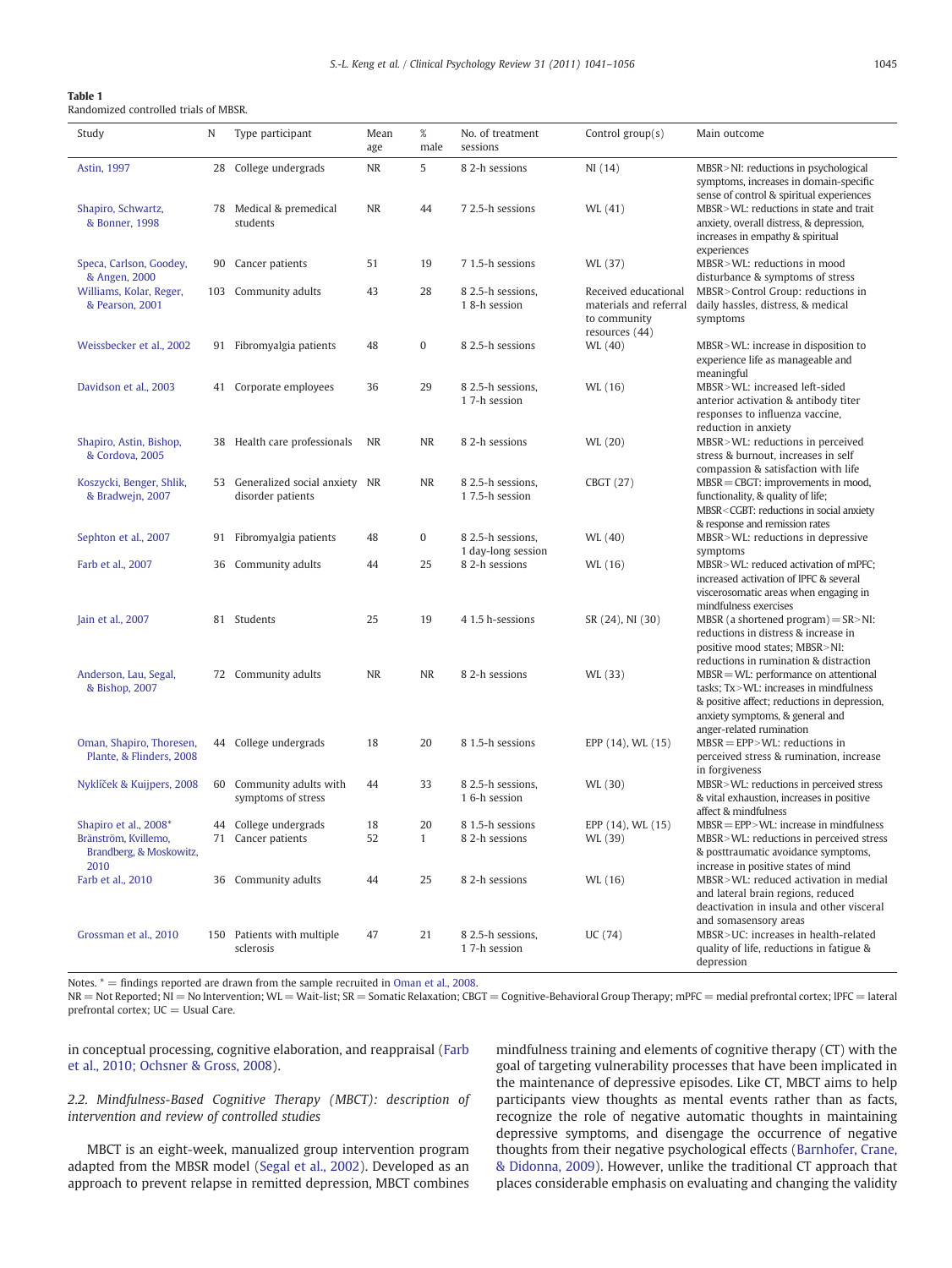of the content of thoughts and developing alternative thoughts, MBCT aims primarily to change one's awareness of and relationship to thoughts and emotions [\(Teasdale et al., 2000](#page-14-0)). The theoretical rationale on which MBCT is based [\(Teasdale, Segal, & Williams,](#page-14-0) [1995\)](#page-14-0) is that the negative thoughts that accompany depression become associated with the depressed state, and that, as the number of depressive episodes increases, negative automatic thoughts become more easily reactivated by feelings of dysphoria, even when these do not occur in the context of a full-blown depressive episode. The negative thoughts, in turn, increase depressed mood and other symptoms of depression, leading to an increased risk for relapse to a major depressive episode. MBCT specifically targets loosening the association between negative automatic thinking and dysphoria. Because these associations are theorized to be stronger among those with a greater number of previous episodes, they may be expected to show the greatest benefit of the intervention.

Several RCTs, summarized in Table 2, have evaluated the effects of MBCT on relapse prevention and other depression-related out-

#### Table 2

Randomized controlled trials of MBCT.

| Study                                          | N   | Type participant                                                                                | Mean<br>age | % male    | No. of treatment<br>sessions         | Control<br>group(s) | Main outcome                                                                                                                                                                      |
|------------------------------------------------|-----|-------------------------------------------------------------------------------------------------|-------------|-----------|--------------------------------------|---------------------|-----------------------------------------------------------------------------------------------------------------------------------------------------------------------------------|
| Teasdale et al., 2000                          | 145 | Patients in remission from depression                                                           | 43          | 24        | 8 2-h sessions                       | TAU (69)            | MBCT>TAU: reduction in rate of<br>depressive relapse/recurrence for<br>patients with 3 or more previous<br>relapses, but not patients with 2<br>or fewer episodes                 |
| Williams, Teasdale, Segal,<br>& Soulsby, 2000* | 45  | Patients in remission from depression                                                           | 44          | 51        | 8 2-h sessions                       | TAU (20)            | MBCT>TAU: reduction in generality<br>of autobiographical memory                                                                                                                   |
| Teasdale et al., 2002*                         | 100 | Patients in remission from depression                                                           | 44          | 22        | 8 2-h sessions                       | TAU (48)            | MBCT>TAU: increase in<br>metacognitive awareness                                                                                                                                  |
| Ma & Teasdale, 2004                            | 75  | Patients in remission from depression                                                           | 45          | 24        | 8 2-h sessions                       | TAU (38)            | MBCT>TAU: reduction in rate of<br>depressive relapse/recurrence for<br>patients with 3 or more previous<br>relapses, but not patients with 2<br>or fewer episodes                 |
| Crane et al., 2008                             | 68  | Patients in remission from depression<br>and with a history of suicidal ideation<br>or behavior | <b>NR</b>   | <b>NR</b> | 8 2-h sessions,<br>1 all-day session | WL (35)             | MBCT + TAU>TAU: less increase<br>in actual-ideal self discrepancy                                                                                                                 |
| Kuyken et al., 2008                            | 123 | Patients in remission from depression<br>and with a history of 3 or more<br>depressive episodes | 49          | 24        | 8 2-h sessions                       | $m$ -ADM $(62)$     | $MBCT = m-ADM$ : rate of depressive<br>relapse/recurrence; MBCT>m-ADM:<br>reductions in residual depressive<br>symptoms & psychiatric comorbidity,<br>increase in quality of life |
| Barnhofer, Crane, Hargus,<br>et al., 2009      | 31  | Patients with recurrent depression and<br>a history of suicidal ideation                        | 42          | 25        | 8 2-h sessions                       | TAU (15)            | MBCT>TAU: reductions in depressive<br>symptoms & number of patients<br>meeting full criteria for depression at<br>post-treatment                                                  |
| Hepburn et al., 2009                           | 68  | Patients in remission from depression<br>and with a history of suicidal ideation                | 44          | <b>NR</b> | 8 2-h sessions.<br>1 6-h session     | TAU (35)            | MBCT>TAU: reductions in depressive<br>symptoms & thought suppression                                                                                                              |
| Hargus, Crane, Barnhofer,<br>& Williams, 2010  | 27  | Depressed patients with a history of<br>suicidal ideation or behavior                           | 42          | 33        | 8 2-h sessions                       | TAU (13)            | MBCT + TAU>TAU; reduced<br>depression severity, increased<br>meta-awareness of & specificity of<br>memory related to previous suicidal<br>crisis                                  |
| Williams et al., 2008                          | 68  | Patients with unipolar and bipolar<br>disorders                                                 | <b>NR</b>   | <b>NR</b> | 8 2-h sessions,<br>1 all-day session | WL (35)             | MBCT>WL: reduced depressive<br>symptoms in both subsamples &<br>less increase in anxiety among<br>bipolar patients                                                                |
| Bondolfi et al., 2010                          | 60  | Patients in remission from depression<br>and with a history of 3 or more<br>depressive episodes | 47          | 28        | 8 2-h sessions                       | TAU (29)            | $MBCT + TAU > TAU$ ; prolonged<br>time to relapse; $Tx = TAU$ : rate<br>of depressive relapse/recurrence                                                                          |
| Godfrin & van Heeringen,<br>2010               | 106 | Recovered depressed patients with a<br>history of 3 or more depressive<br>episodes              | 46          | 19        | 8 2.75-h sessions                    | TAU (54)            | MBCT + TAU>TAU: reduced rate<br>of depressive relapse/recurrence,<br>depressive mood & quality of life                                                                            |
| Piet, Hougaard, Hecksher,<br>& Rosenberg, 2010 | 26  | Patients with social phobia                                                                     | 22          | 30        | 8 2-h sessions                       | <b>GCBT</b> (12)    | $MBCT = GCBT$ : reductions in<br>symptoms of social phobia                                                                                                                        |
| Thompson et al., 2010                          | 53  | Patients with epilepsy and depressive<br>symptoms                                               | 36          | 19        | 8 1-h sessions                       | TAU (27)            | MBCT>WL: reduction in depressive<br>symptoms                                                                                                                                      |

Notes.  $* =$  findings reported were drawn from a subset of sample in [Teasdale et al., \(2000\)](#page-14-0)'s study.

NR = Not Reported; NI = No Intervention; WL = Wait-list; TAU = Treatment As Usual; m-ADM = Maintenance Anti-depressant Medication; GCBT = Group Cognitive-Behavioral Therapy.

comes (for recent reviews, see [Chiesa & Serretti, 2011; Coelho,](#page-12-0) [Canter, & Ernst, 2007\)](#page-12-0). Consistent with the theoretical model, initial studies found that MBCT reduced relapse rates among patients with three or more episodes of depression, but not among those with two or fewer past episodes [\(Ma & Teasdale, 2004; Teasdale et al.,](#page-13-0) [2000](#page-13-0)). Subsequent studies of MBCT and depression relapse selected only patients with three or more episodes and have replicated the effect of MBCT on reduced relapse rates [\(Godfrin & van Heeringen,](#page-12-0) [2010; Kuyken et al., 2008](#page-12-0)) or prolonged time to relapse ([Bondol](#page-12-0)fi [et al., 2010](#page-12-0)). Furthermore, MBCT also has been found to improve a range of symptomatic and psychosocial outcomes among remitted depressed patients, such as residual depressive symptoms and quality of life ([Godfrin & van Heeringen, 2010; Kuyken et al., 2008](#page-12-0)). There is also preliminary evidence that MBCT is more effective than treatment as usual (TAU) in reducing depressive symptoms among currently depressed patients [\(Barnhofer, Crane, Hargus, et al., 2009;](#page-11-0) [Hepburn et al., 2009\)](#page-11-0). Lastly, MBCT has been adapted for treatment of bipolar disorder [\(Williams et al., 2008\)](#page-14-0), social phobia [\(Piet et al.,](#page-14-0)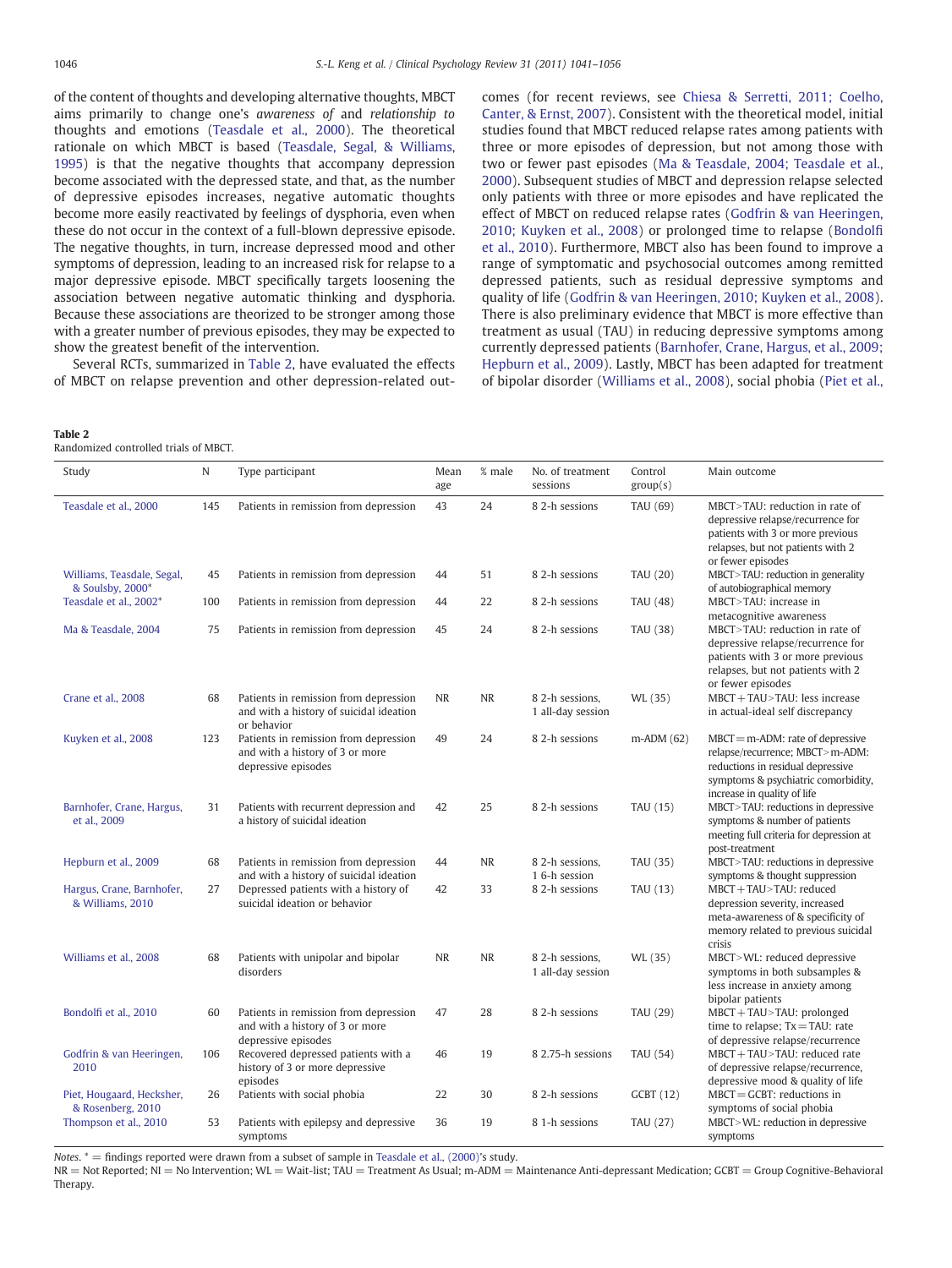<span id="page-6-0"></span>[2010](#page-14-0)), and depressive symptoms among individuals with epilepsy [\(Thompson et al., 2010](#page-14-0)). The results of these studies are promising and in need of further replication.

#### 2.3. Dialectical Behavior Therapy (DBT): description of intervention and review of controlled studies

DBT [\(Linehan, 1993a](#page-13-0)) was first developed as a treatment for chronic suicidal and other self-injurious behaviors, which are often present in patients with severe borderline personality disorder (BPD). It conceptualizes the dysfunctional behaviors of individuals with BPD as a consequence of an underlying dysfunction of the emotion regulation system, which involves intense emotional reactivity and an inability to modulate emotions. DBT integrates elements of traditional

Table 3

Randomized controlled trials of DBT.

CBT with Zen philosophy and practice, and has a simultaneous focus on acceptance and behavior change strategies to help patients improve their emotion regulation abilities [\(Linehan, 1993a; Robins,](#page-13-0) [2002\)](#page-13-0). There are four modes of treatment in DBT: individual therapy, group skills training, telephone consultation between therapist and patient, and consultation team meetings for therapists. Mindfulness skills are taught in the context of the skills-training group as a way of helping patients increase self acceptance, and as an exposure strategy aiming to reduce avoidance of difficult emotion and fear responses [\(Linehan, 1993b](#page-13-0)). These skills consist of a set of mindfulness "what" skills (observe, describe, and participate) and a set of mindfulness "how" skills (nonjudgmentally, one-mindfully, and effectively). Specific exercises that are used to foster mindfulness include visualizing thoughts, feelings, and sensations as if they are clouds

| Study                                               | N   | Type participant                                                  | Mean<br>age | % male           | No. of treatment<br>sessions | Control $group(s)$                                                          | Main outcome                                                                                                                                                                                   |
|-----------------------------------------------------|-----|-------------------------------------------------------------------|-------------|------------------|------------------------------|-----------------------------------------------------------------------------|------------------------------------------------------------------------------------------------------------------------------------------------------------------------------------------------|
| Linehan, Amstrong, Suarez,<br>Allmon, & Heard, 1991 | 46  | Chronically parasuicidal<br>patients with BPD                     | NR          | $\boldsymbol{0}$ | 1 year                       | <b>TAU (22)</b>                                                             | DBT>TAU: reductions in number<br>of & medical severity of parasuicide<br>behavior & number of psychiatric<br>inpatient days, treatment retention;<br>DBT = TAU: depression, hopelessness,      |
| Linehan, Heard, & Amstrong,<br>1993*                | 39  | Chronically parasuicidal<br>patients with BPD                     | <b>NR</b>   | $\bf{0}$         | 1 year                       | <b>TAU (20)</b>                                                             | suicidal ideation, & reasons for living<br>DBT>TAU: increases in global<br>functioning & social adjustment,<br>reductions in parasuicide behavior<br>& number of psychiatric inpatient<br>days |
| Linehan, Tutek, Heard,<br>& Armstrong, 1994*        | 26  | Chronically parasuicidal<br>patients with BPD                     | 27          | $\mathbf{0}$     | 1 year                       | TAU (13)                                                                    | DBT>TAU: reductions in anger,<br>increases in global social adjustment                                                                                                                         |
| Linehan et al., 1999                                | 28  | Patients with comorbid<br>BPD and substance                       | 30          | $\mathbf{0}$     | 1 year                       | <b>TAU</b> (16)                                                             | & global functioning<br>DBT>TAU: reductions in drug use,<br>increased global & social adjustment,                                                                                              |
| Turner, 2000**                                      | 24  | dependence<br>Patients with BPD                                   | 22          | 21               | 1 year                       | CCT(12)                                                                     | & treatment retention<br>DBT>CCT: reductions in parasuicide<br>behavior, suicidal ideation, depression,<br>impulsivity, anger, & number of<br>psychiatric inpatient days, & increase           |
| Koons et al., 2001                                  | 28  | Patients with BPD                                                 | 35          | $\bf{0}$         | 6 months                     | TAU (14)                                                                    | in global functioning<br>DBT>TAU: reductions in suicidal<br>ideation, depression, hopelessness,                                                                                                |
| Telch, Agras, & Linehan, 2001 <sup>**</sup>         | 44  | Patients with BED                                                 | 50          | $\bf{0}$         | 20 weeks                     | WL (22)                                                                     | dissociation, & anger expression<br>DBT>WL: reductions in number of<br>binge episodes & days; DBT = WL:<br>improvements in mood & affect<br>regulation                                         |
| Safer, Telch, & Agras, 2001**                       | 31  | Individuals with at least<br>one binge/purge episode<br>per week  | 34          | $\bf{0}$         | 20 weeks                     | WL (16)                                                                     | DBT>WL: reductions in number<br>of binge episodes & days; $DBT = WL$ ;<br>improvements in mood & affect<br>regulation                                                                          |
| Linehan et al., 2002                                | 23  | Patients with comorbid<br>BPD and substance<br>dependence         | NR          | $\bf{0}$         | 1 year                       | $CVT + 12S(12)$                                                             | $DBT = CVT + 12S$ ; drug use;<br>$DBT > CVT + 12S$ ; maintenance of<br>reduction of drug use throughout<br>treatment; $DBT <$ CVT + 12S:<br>treatment retention                                |
| Verheul et al., 2003                                | 58  | Patients with BPD                                                 | 35          | $\mathbf{0}$     | 1 year                       | TAU (31)                                                                    | DBT>TAU: reductions in<br>self-mutilating & self harm<br>behaviors, treatment retention                                                                                                        |
| Lynch, Morse, Mendelson,<br>& Robins, 2003**        | 34  | Depressed patients                                                | 66          | 15               | 28 weeks                     | MED (17) (Note: In this<br>study, MED was compared<br>against $MED + DBT$ ) | DBT>MED: reduction in depression,<br>improvements in dependency &<br>adaptive coping, number of patients<br>in remission at post-treatment                                                     |
| Linehan et al., 2006                                | 101 | Patients with BPD                                                 | 30          | $\bf{0}$         | 1 year                       | CTBE (49)                                                                   | DBT>CTBE: reductions in suicide<br>risk, medical risk of suicide attempts<br>& self injurious behavior, psychiatric<br>hospitalizations & emergency visits,<br>treatment retention             |
| Lynch et al., 2007**                                | 35  | Patients with co-morbid<br>depression and personality<br>disorder | 61          | 34               | 24 weeks                     | MED (14) (Note: In this<br>study, MED was compared<br>against $MED + DBT$ ) | DBT>MED: reductions in<br>interpersonal sensitivity &<br>interpersonal aggression                                                                                                              |

Notes. \* Results were followup from [Linehan et al. \(1991\);](#page-13-0) \*\* Modified DBT was delivered in these studies.

NR = Not Reported; BPD = Borderline Personality Disorder; TAU = Treatment As Usual; BED = Binge Eating Disorder; WL = Waiting List; CVT+ 12S = Comprehensive Validation Therapy with 12-Step; MED = Antidepressant Medication; CTBE = Community Treatment by Experts.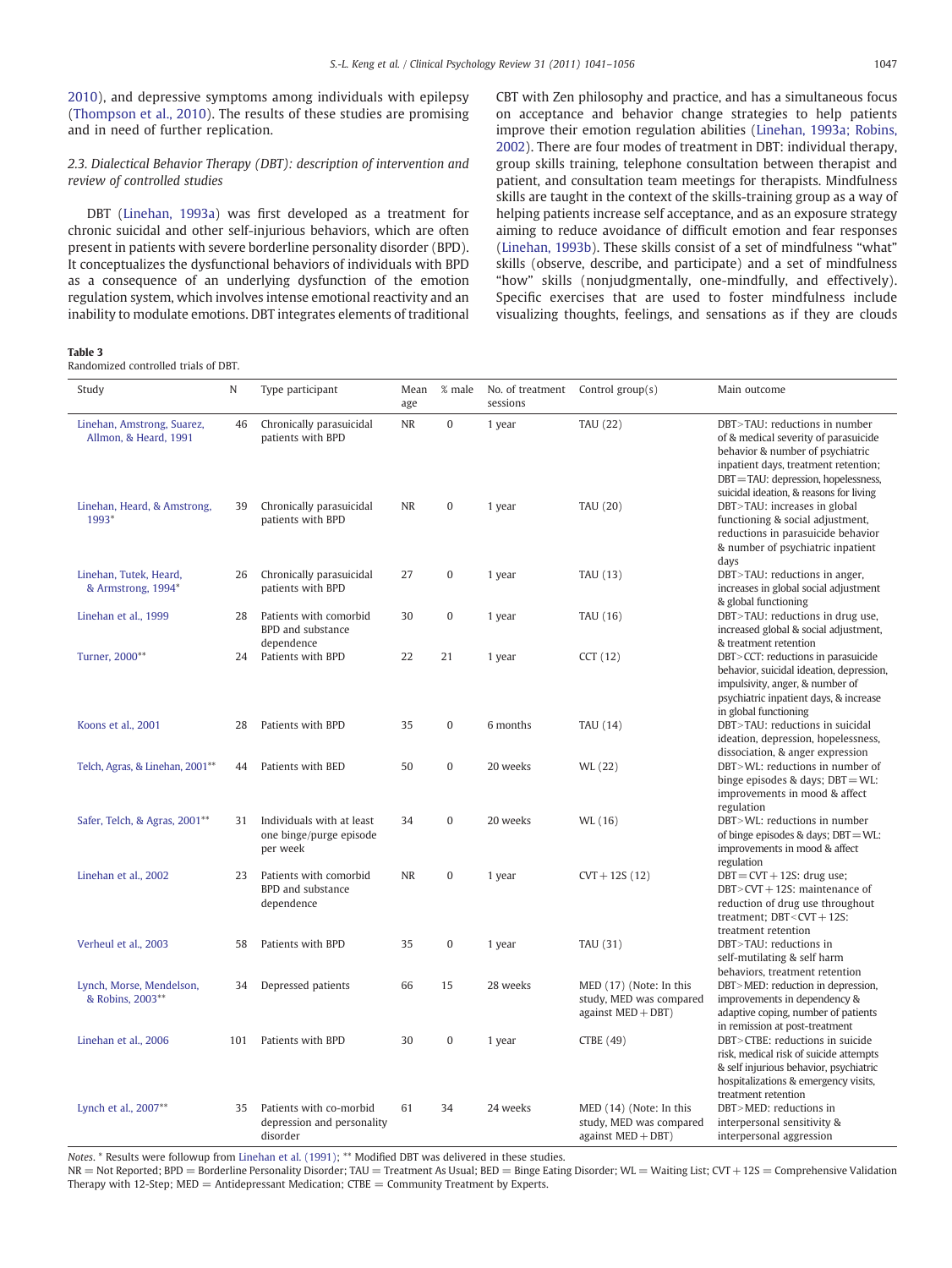passing by in the sky, observing breath by counting or coordinating with footsteps, and bringing mindful awareness into daily activities. Mindfulness skills are also integrated within the other three skills modules, which focus on distress tolerance, emotion regulation, and interpersonal effectiveness.

To date, 11 randomized trials of DBT, or adaptations of it, have been conducted [\(Lynch, Trost, Salsman, & Linehan, 2007; Robins &](#page-13-0) [Chapman, 2004\)](#page-13-0). These studies are summarized in [Table 3.](#page-6-0) Standard outpatient DBT has been found to be more effective than TAU or another active treatment in reducing frequency and severity of parasuicidal and self harm behavior among individuals with BPD, especially those with a history of parasuicidal behavior; reducing number of inpatient psychiatric days, emergency visits, and hospitalizations ([Koons et al., 2001; Linehan et al., 1991; Linehan et al., 2006;](#page-13-0) [Verheul et al., 2003](#page-13-0)); and in reducing substance use among individuals with co-morbid BDP and substance use disorders ([Linehan](#page-13-0) [et al., 1999, 2002\)](#page-13-0). Among studies that included follow-up assessments, the effects of DBT were found to last for up to one year on the following outcome measures: number of parasuicidal behaviors, global functioning, social adjustment, and use of crisis services [\(Linehan et al., 1991, 1993, 1994, 1999, 2006](#page-13-0)). Finally, modifications of DBT have been found to be effective in binge eating disorder [\(Telch](#page-14-0) [et al., 2001\)](#page-14-0), bulimia ([Safer et al., 2001](#page-14-0)), and chronic depression in the elderly ([Lynch et al., 2003\)](#page-13-0).

2.4. Acceptance and Commitment Therapy (ACT): description of intervention and review of controlled studies

ACT ([Hayes et al., 1999\)](#page-13-0) was developed based on the premise that psychological distress is often associated with attempts to control or avoid negative thoughts and emotions, which often paradoxically increase the frequency, intensity, or salience of these internal events, and result in further distress and inability to engage in behaviors that would lead to valued long-term goals. Thus, the central aim of ACT is to create greater psychological flexibility by teaching skills that increase an individual's willingness to come into fuller contact with their experiences, recognize their values, and commit to behaviors that are consistent with those values. There are six core treatment processes that are highlighted in ACT: acceptance, defusion, contact with the present moment, self as context, values, and committed action ([Hayes, Luoma, Bond, Masuda, & Lillis, 2006](#page-13-0)). Mindfulness is taught in the context of the first four processes, where a variety of exercises are used to enhance awareness of an observing self and foster the deliteralization of thoughts and beliefs. Although ACT does not incorporate mindfulness meditation exercises, its focus on helping patients cultivate present-centered awareness and acceptance is consistent with that of other mindfulness-based approaches ([Baer,](#page-11-0) [2003\)](#page-11-0). ACT has been delivered in both individual and group settings, with durations varying from one day (e.g., [Gregg, Callaghan, Hayes, &](#page-12-0) [Glenn-Lawson, 2007](#page-12-0)) to 16 weeks (e.g., [Hayes et al., 2004\)](#page-13-0).

A number of studies, summarized in Table 4, have been conducted to evaluate the efficacy of ACT in treating a range of mental health outcomes, including those associated with depression, anxiety, impulse control disorders, schizophrenia, substance abuse and addiction, and workplace stress ([Hayes et al., 2006; Powers, Zum](#page-13-0) [Vorde Sive Vording, & Emmelkamp, 2009\)](#page-13-0). Specifically, ACT has been found to be more effective than TAU in improving affective symptoms, social functioning, and symptom reporting, and lowering rehospitalization rates and symptom believability among psychiatric inpatients with psychotic symptoms [\(Bach & Hayes, 2002; Gaudiano & Herbert,](#page-11-0) [2006\)](#page-11-0). Among populations with depressive and anxiety symptoms, ACT was generally found to be superior to no intervention, and as effective as another established treatment in reducing levels of depression, anxiety, and poor mental health outcomes [\(Bond & Bunce,](#page-12-0) [2000; Forman et al., 2007; Lappalainen et al., 2007; Zettle, 2003; Zettle](#page-12-0) [& Hayes, 1986; Zettle & Rains, 1989\)](#page-12-0). In addition, ACT has been shown to be effective at reducing substance use and dependence among nicotine-dependent ([Gifford et al., 2004\)](#page-12-0) and polysubstance-abusing

#### Table 4

Randomized controlled trials of ACT.

| Study                                               | N   | Type participant                                  | Mean<br>age | % male       | No. of treatment<br>sessions | Control<br>group(s)    | Main outcome                                                                                                                                    |
|-----------------------------------------------------|-----|---------------------------------------------------|-------------|--------------|------------------------------|------------------------|-------------------------------------------------------------------------------------------------------------------------------------------------|
| Zettle & Hayes, 1986                                | 18  | Depressed patients                                | <b>NR</b>   | $\mathbf{0}$ | 12 weeks                     | CT(12)                 | $ACT > CT$ : reductions in depression & believability<br>of thoughts; $Tx = CT$ ; frequency of automatic<br>thoughts                            |
| Zettle & Rains, 1989                                | 31  | Depressed patients                                | 41          | $\mathbf{0}$ | 12 weeks                     | CCT(10)<br>PCT (10)    | $ACT = CCT = PCT$ ; reduction in depression;<br>ACT <cct &="" dysfunctional<br="" in="" pct:="" reduction="">attitudes</cct>                    |
| Bond & Bunce, 2000                                  | 90  | Volunteers of a media<br>organization             | 36          | 50           | 3 9-h sessions               | IPP $(30)$<br>WL (30)  | $ACT = IPP > WL$ ; reduction in depression & increase<br>in propensity to innovate                                                              |
| Bach & Hayes, 2002                                  | 80  | Psychiatric inpatients<br>with psychotic symptoms | 39          | 64           | 445-50-min<br>sessions       | TAU (40)               | ACT>TAU: improvement in symptom reporting,<br>reductions in symptom believability & rates of<br>hospitalization                                 |
| Zettle, 2003                                        | 24  | College students                                  | 31          | 17           | 6 weeks                      | SD(12)                 | $ACT = SD$ ; reductions in math & test anxiety;<br>ACT <sd: anxiety<="" in="" reduction="" td="" trait=""></sd:>                                |
| Gifford et al., 2004                                | 76  | Nicotine-dependent smokers                        | 43          | 41           | 7 weeks                      | NRT (43)               | $ACT = NRT$ : average number of cigarettes<br>smoked & quit rates                                                                               |
| Hayes et al., 2004                                  | 124 | Polysubstance-abusing<br><b>Opiate Addicts</b>    | 42          | 49           | 16 weeks                     | MM (38)<br>ITSF $(44)$ | $ACT = ITSF > MM$ ; reductions in opiate & drug<br>use (at follow up); $ACT = ITSF = MM$ ; reduction<br>in distress & improvement in adjustment |
| Woods, Wetterneck,<br>& Flessner, 2006              | 25  | Patients with trichotillomania                    | 35          | 8            | 12 weeks                     | WL (13)                | ACT>WL: reductions in hair pulling severity,<br>impairment, & amount of hair pulled                                                             |
| Gaudiano & Herbert, 2006                            | 40  | Psychiatric inpatients with<br>psychotic symptoms | 40          | 64           | 3 sessions<br>(average)      | <b>ETAU (21)</b>       | ACT>ETAU: reductions in affective symptoms,<br>social impairment, & hallucination-associated<br>distress                                        |
| Lappalainen et al., 2007                            | 28  | Outpatients (mixed symptoms/<br>diagnoses)        | 42          | 11           | 10 sessions                  | CBT(14)                | ACT>CBT: reduced depression, improved<br>social functioning                                                                                     |
| Forman, Herbert, Moitra.<br>Yeomans, & Geller, 2007 | 99  | Outpatients (mixed symptoms/<br>diagnoses)        | 28          | 20           | 15-16 sessions<br>(average)  | CT(44)                 | $ACT = CT$ : reductions in depression & anxiety,<br>improvements in quality of life, life satisfaction,<br>& general functioning                |

Notes. NR = Not Reported; CT = Cognitive Therapy; CCT = Complete Cognitive Therapy; PCT = Partial Cognitive Therapy; WL = Waitlist; TAU = Treatment As Usual; SD = Systematic Desensitization; NRT = Nicotine Replacement Therapy; MM = Methodone Alone; ITSF = Intensive Twelve Step Facilitation Therapy Plus Methodone Maintenance;  $ETAU =$  Enhanced Treatment As Usual.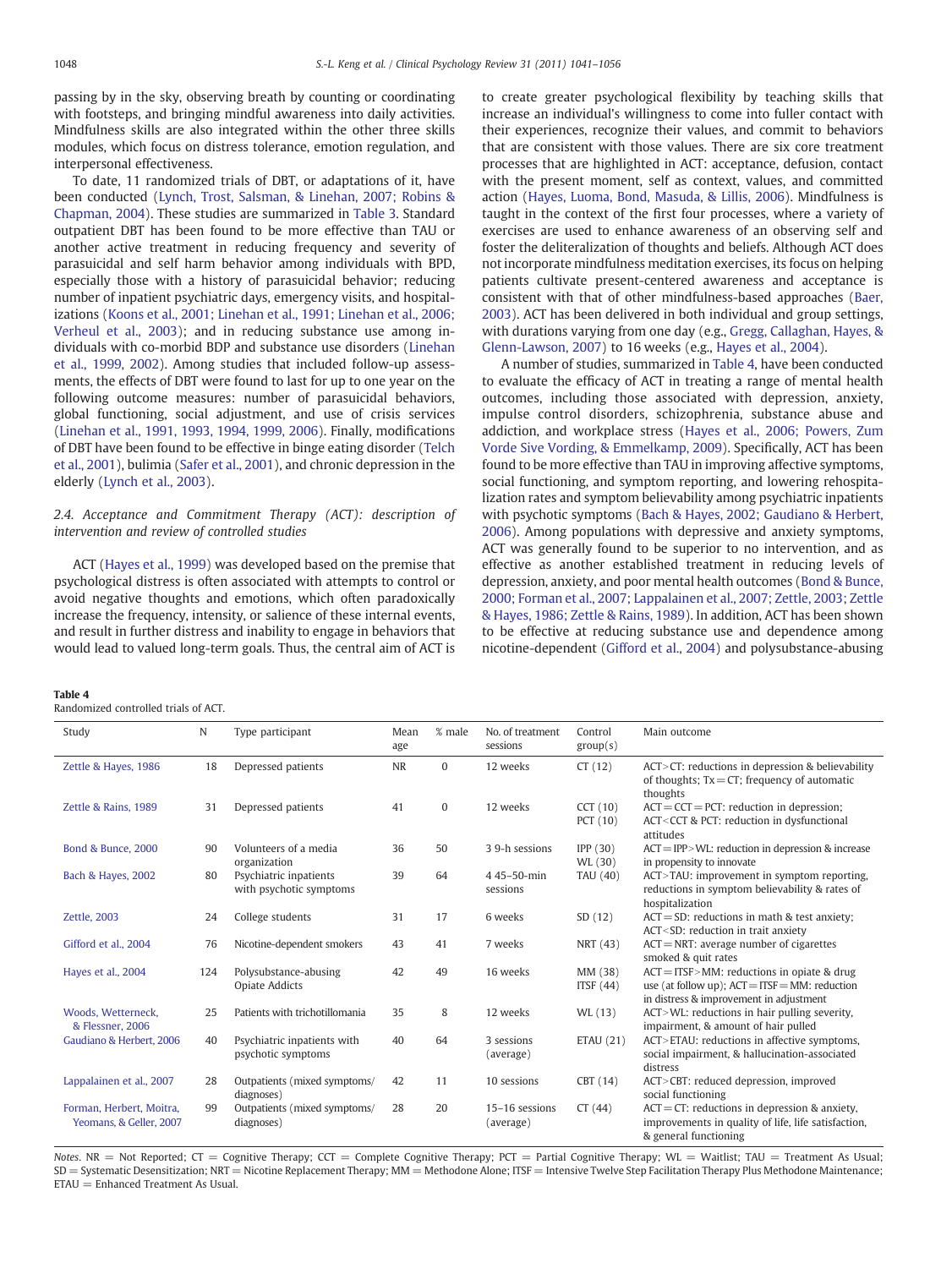individuals [\(Hayes et al., 2004\)](#page-13-0). Finally, there is preliminary evidence indicating the effectiveness of ACT in treating trichotillomania [\(Woods et al., 2006\)](#page-15-0).

A growing research body supports the efficacy of all four major forms of mindfulness-oriented interventions, but several important research questions need to be addressed in future studies. Because these interventions all involve multiple components, future research should examine how individual treatment components, especially the mindfulness training component, contribute to overall treatment effects. Also, these interventions differ in how they teach mindful awareness, and future research could compare the efficacy of different mindfulness teaching approaches in fostering greater mindful awareness in daily life. For example, both MBSR and MBCT place considerable emphasis on engaging participants in formal meditative practices. DBT and ACT, on the other hand, incorporate a range of informal mindfulness exercises in their treatment approach. Research attention should also be devoted to possible moderators of treatment effects, such as pre-existing differences in coping style and types of cognitive processes maintaining a particular psychological problem. Finally, research needs to examine whether there is a dose–response relationship between amount of intervention exposure and amount of psychological benefits. Although MBSR in its standard form involves eight weekly 2–2.5 hour classes and an all-day retreat, it has been delivered in abbreviated forms to fit the needs of specific populations. [Carmody and Baer \(2009\)](#page-12-0) examined class contact hours and effect sizes of psychological outcomes reported in published trials of MBSR, and did not find a systematic relationship between the two variables. Another review ([Vettese, Toneatto, Stea, Nguyen, & Wang, 2009](#page-14-0)) found no consistent relationship between amount of home mindfulness meditation practice and treatment outcomes. Taken together, these reviews do not support a dose–response relationship between level of treatment exposure and reported psychological benefits. Other factors, such as level of expertise of an instructor, may account for the psychological improvements observed following MBSR or other mindfulness-based interventions, and should be systematically measured in future studies.

#### 3. Laboratory research on immediate effects of mindfulness interventions

In addition to correlational and clinical intervention research on mindfulness, a third line of empirical research has examined the immediate effects of brief mindfulness interventions in controlled laboratory settings on a variety of emotion-related processes, including recovery from dysphoric mood, emotional reactivity to aversive or emotionally provocative stimuli, and willingness to return to or persist on an unpleasant task. Such laboratory studies have the advantage of more easily isolating mindfulness practice from other elements typically present in clinical intervention packages, thus allowing greater control over independent variables and stronger conclusions about causal effects.

Several studies have examined the immediate effects of mindfulness interventions on coping with dysphoric mood. Instructions to practice mindfulness of thoughts and feelings following negative mood induction were found to be more effective than rumination or no instruction in alleviating negative mood states in healthy university students [\(Broderick, 2005\)](#page-12-0), previously depressed individuals [\(Singer & Dobson, 2007\)](#page-14-0), and currently depressed individuals [\(Huffziger & Kuehner, 2009](#page-13-0)), but not in one study of university students ([Kuehner, Huffziger, & Liebsch, 2009](#page-13-0)). As the latter authors noted, these differential findings may result in part from differences in methods used to induce mindfulness across studies (use of mindful self-focus statements on cards in [Kuehner et al., 2009](#page-13-0) versus audiotaped guided meditation instructions in [Broderick, 2005](#page-12-0)), and/or differences in clinical status of study samples (e.g., beneficial effects of mindfulness may be more noticeable among clinical populations than among healthy subjects). It is unsurprising that mindfulness instructions would be more helpful in recovery from sad mood than rumination, which has been shown to be maladaptive [\(Nolen-Hoeksema & Morrow, 1991](#page-13-0)). Mindfulness also has been compared with other potentially adaptive mood-regulation strategies. Evidence is mixed with regard to the relative effects of mindfulness and distraction. Whereas two studies ([Huffziger &](#page-13-0) [Kuehner, 2009; Singer & Dobson, 2007](#page-13-0)) found that mindfulness and distraction had equivalent effects on recovery from dysphoric mood, one study ([Broderick, 2005\)](#page-12-0) found that mindfulness was more effective than distraction and another study [\(Kuehner et al., 2009](#page-13-0)) found that distraction was more effective than mindfulness. Further studies are needed to clarify the relative effects of mindfulness and distraction on mood regulation, and whether those effects may be moderated by situational or personality factors. No published studies to date have compared the effects on recovery from dysphoric mood of mindfulness and cognitive reappraisal of distressing stimuli or situations.

Studies have also examined effects of mindfulness instructions on emotional responses to aversive or emotionally provocative stimuli. In a study by [Arch and Craske \(2006\)](#page-11-0), university students viewed a series of affectively-valenced pictures and rated their emotional responses to them, both before and after one of three sets of recorded instructions to which they were randomly assigned: focused breathing, unfocused attention, or worry. Whereas the other two groups showed a decrease in positive emotional response to neutral slides from pre-induction to post-induction, those assigned to the focused breathing condition maintained consistently positive responses to neutral slides. They also reported lower negative affect than the worry group in response to post-induction negative-valence slides and greater willingness to view negative slides than those in the unfocused attention condition, as indicated by viewing a greater number of additional optional negative slides. Findings of this study were extended by a recent study by [Erisman and Roemer \(2010\),](#page-12-0) which found that a brief mindfulness intervention, relative to a control condition, resulted in reduced emotion regulation difficulties and negative affect in response to an affectively-mixed film clip. [Campbell-Sills, Barlow, Brown, and Hofmann \(2006\)](#page-12-0) randomly assigned patients with mood and anxiety disorders to instructions to either accept or suppress their emotions while viewing an emotionally provocative film. The two groups reported similar levels of subjective distress while watching the film but, relative to those in the suppression condition, the acceptance group displayed lower heart rate while viewing the film and reported less negative emotion during the post-film recovery period. The findings of these studies suggest that training in two key elements of mindfulness practice (focused awareness and acceptance) may reduce emotional reactivity to negative stimuli and increase willingness to remain in contact with them. There is preliminary work investigating the effects of brief mindfulness instructions on substance-related urges and substance use behavior. [Bowen and Marlatt \(2009\)](#page-12-0) presented college smokers either brief mindfulness instructions or no instructions before and after exposure to a cue designed to elicit urges to smoke. Although there was no immediate effect on urge to smoke, mindfulness instructions resulted in significant decreases in smoking behavior during the next 7 days. As the authors noted, mindfulness training may alter responses to urges, rather than reducing urges. These findings were extended in another study that compared the effectiveness of using suppression versus a mindfulness-based strategy in coping with cigarette craving among a community sample of smokers ([Rogojanski, Vettese, & Antony, 2011](#page-14-0)). The study found that whereas both strategies reduced self-reported amount of smoking and increased self-efficacy associated with coping with cigarette craving, only those in the mindfulness condition reported significant decreases in negative affect and depressive symptoms and marginal decreases in nicotine dependence.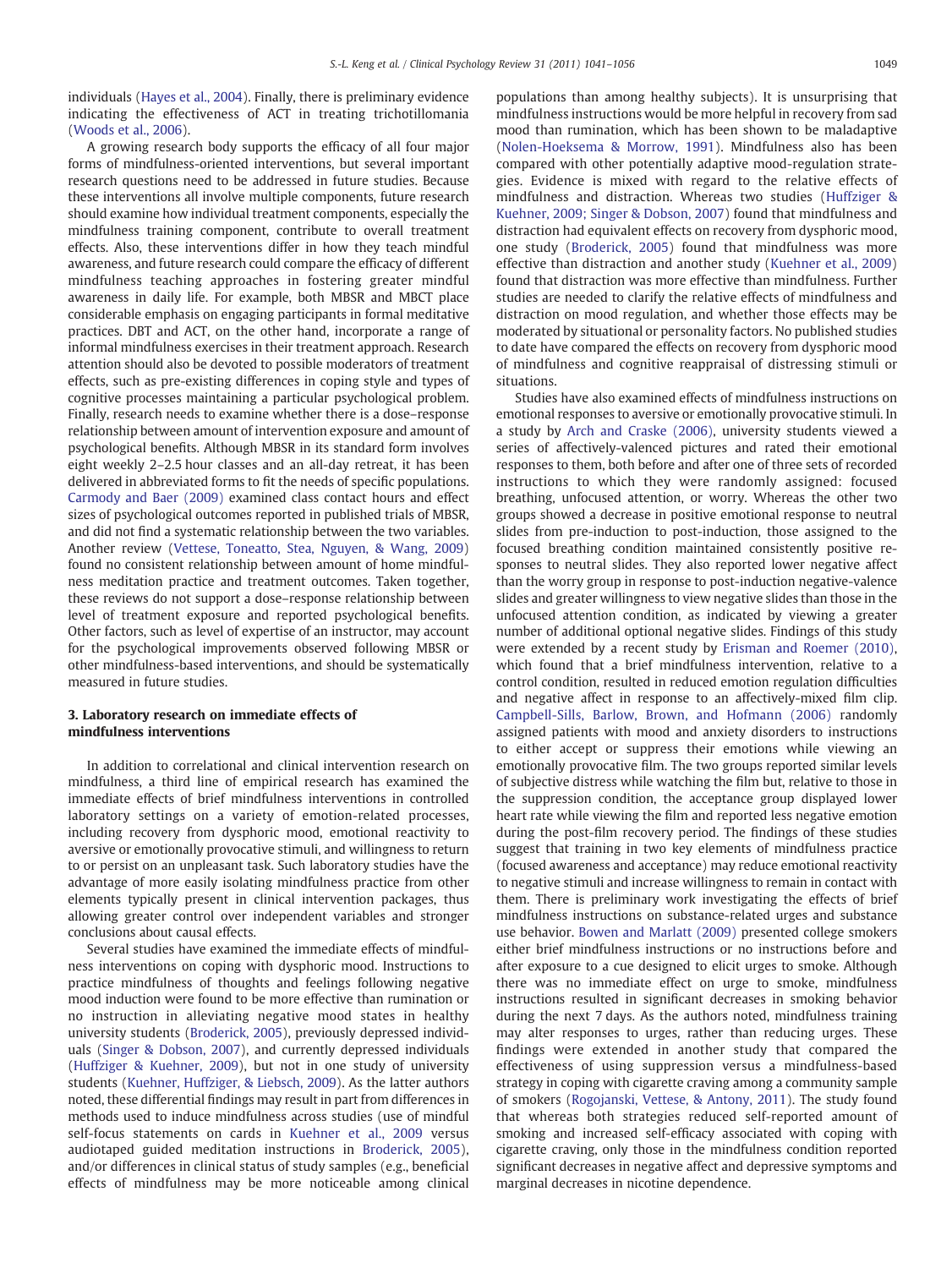Research has also examined the efficacy of mindfulness as an emotion regulation strategy in response to a biological challenge, specifically to inhalations of carbon dioxide-enriched air  $(CO<sub>2</sub>)$ challenge), a procedure that has frequently been used to create a laboratory analog of panic attacks [\(Sanderson, Rapee, & Barlow,](#page-14-0) [1988](#page-14-0)). In a study by [Feldner, Zvolensky, Eifert, and Spira \(2003\),](#page-12-0) individuals who scored either high or low on a measure of emotional avoidance were instructed either to mindfully observe and accept or to try to suppress feelings during  $CO<sub>2</sub>$  challenge. High emotional avoidance participants reported higher anxiety than low emotional avoidance participants in the suppression condition, but not in the observation condition. [Levitt, Brown, Orsillo, and Barlow](#page-13-0) [\(2004\)](#page-13-0) randomized patients with panic disorder to one of three experimental conditions: a 10-minute audiotape describing a rationale for either suppressing or accepting one's emotions, or a neutral narrative, and then exposed them to  $CO<sub>2</sub>$  challenge. The acceptance group reported significantly lower levels of anxiety during the biological challenge than the other two groups and greater willingness to participate in a second challenge. One coping strategy commonly taught to patients with anxiety disorders, particularly panic disorder, is breathing retraining, in which patients are taught to take deeper, slower breaths. [Eifert and](#page-12-0) [Heffner \(2003\)](#page-12-0) compared the effects of brief acceptance training, breathing retraining, and no training on responses to  $CO<sub>2</sub>$  challenge in undergraduates who scored high on a measure of anxiety sensitivity. Acceptance instructions led to less intense fear, fewer catastrophic thoughts, and lower behavioral avoidance (indicated both by latency between trials and reported willingness to return for another experimental session) than breathing retraining instructions or no instructions. Collectively, these studies suggest that mindful observation and acceptance of emotional responses may be an effective strategy for reducing subjective anxiety and behavioral avoidance in the face of physiological arousal, among highly anxiety sensitive or emotionally avoidant individuals and patients with panic disorder.

Laboratory studies of mindfulness have helped provide further insight into the functions of mindfulness and the potential processes through which mindfulness lead to positive psychological effects. The majority of the findings suggest that brief mindfulness training, whether in the form of a short, guided meditation practice or in the form of instructions to adopt an accepting attitude toward internal experiences, can have an immediate positive effect on recovery from dysphoric mood and level of emotional reactivity to aversive stimuli, consistent with the positive psychological effects reported in research on mindfulness-oriented intervention programs. The laboratory studies also suggest that it does not take extensive prior training in mindfulness to experience some immediate benefits of mindfulness training.

From a methodological standpoint, it is important that future studies more closely examine the extent to which a state of mindfulness is actually manipulated by the study instructions. Whereas most studies did include post-experimental manipulation checks on adherence to the training instructions, they did not explicitly assess the extent to which participants were able to be mindfully aware of their emotions or thoughts during or after exposure to a mood induction or a laboratory stressor. Research also could examine which training approaches or instructions (e.g. mindful breathing or mindfulness of emotions) are most effective at helping individuals regulate emotions in response to a stressor; whether there are key moderator variables such as pre-existing differences in dispositional mindfulness or coping styles; and whether effects differ by type of stressors or across different emotions. Research is also needed to compare the effects and mechanisms of mindfulness instructions with those of other documented emotion regulation strategies, such as cognitive reappraisal and distraction.

#### 4. Mechanisms of effects of mindfulness interventions

The studies reviewed so far indicate that measures of mindful awareness are related to various indices of psychological health and that mindfulness interventions have a positive impact on psychological health. The next natural question, then, is how this impact comes about. Several psychological processes, some of which may overlap, have been proposed as potential mediators of the beneficial effects of mindfulness interventions, including increases in mindful awareness, reperceiving (also known as decentering, metacognitive awareness, or defusion), exposure, acceptance, attentional control, memory, values clarification, and behavioral self-regulation.

Mindfulness training would be expected to increase scores on measures of mindfulness, and changes in mindfulness would be expected, in turn, to predict clinical outcomes. Research has found that mindfulness training leads to increases in self-reported trait mindfulness, assessed by the MAAS ([Anderson et al., 2007; Brown &](#page-11-0) [Ryan, 2003; Carmody, Reed, Kristeller, & Merriam, 2008; Michalak,](#page-11-0) [Heidenreich, Meibert, & Schulte, 2008; Shapiro, Brown, & Biegel,](#page-11-0) [2007\)](#page-11-0), the CAMS-R ([Greeson et al., in press](#page-12-0)) and the FFMQ ([Carmody](#page-12-0) [& Baer, 2008; Robins, Keng, Ekblad, & Brantley, submitted for](#page-12-0) [publication; Shapiro et al., 2008\)](#page-12-0), as well as TMS-assessed state mindfulness [\(Carmody et al., 2008; Lau et al., 2006\)](#page-12-0). Interventionassociated increases in trait mindfulness, assessed by the MAAS, the KIMS, the CAMS-R, and/or the FFMQ, have been shown to predict increases in sense of spirituality ([Carmody et al., 2008; Greeson et al.,](#page-12-0) [in press\)](#page-12-0), self-compassion ([Shapiro et al., 2007\)](#page-14-0), and positive states of mind ([Bränström et al., 2010\)](#page-12-0), and decreases in rumination [\(Shapiro](#page-14-0) [et al., 2007\)](#page-14-0), trait anxiety [\(Shapiro et al., 2007](#page-14-0)), risk of depressive relapse ([Michalak et al., 2008\)](#page-13-0), posttraumatic avoidance symptoms [\(Bränström et al., 2010\)](#page-12-0), perceived stress ([Bränström et al., 2010;](#page-12-0) [Shapiro et al., 2007](#page-12-0)), and overall psychological distress ([Carmody](#page-12-0) [et al., 2008](#page-12-0)). A number of studies have also demonstrated that increases in trait mindfulness (again, assessed by the MAAS, the KIMS, and/or the FFMQ) statistically mediated the effects of mindfulness interventions on perceived stress (Nyklíč[ek & Kuipers, 2008; Shapiro](#page-13-0) [et al., 2008\)](#page-13-0), rumination [\(Shapiro et al., 2008](#page-14-0)), cognitive reactivity [\(Raes et al., 2009](#page-14-0)), quality of life (Nyklíč[ek & Kuipers, 2008](#page-13-0)), depressive symptoms [\(Kuyken et al., 2010; Shahar, Britton, Sbarra,](#page-13-0) [Figueredo, & Bootzin, 2010\)](#page-13-0), and behavioral regulation ([Keng, Smoski,](#page-13-0) [Robins, Ekblad, & Brantley, 2010\)](#page-13-0). Lastly, one study [\(Carmody & Baer,](#page-12-0) [2008\)](#page-12-0) demonstrated that changes in FFMQ-assessed mindfulness at least partially mediated the relationships between amount of formal mindfulness practice and changes in psychological well being, perceived stress, and psychological symptoms.

Mindfulness training also is thought to increase metacognitive awareness, which is the ability to reperceive or decenter from one's thoughts and emotions, and view them as passing mental events rather than to identify with them or believe thoughts to be accurate representations of reality [\(Hayes et al., 1999; Segal et al., 2002;](#page-13-0) [Shapiro, Carlson, Astin, & Freedman, 2006\)](#page-13-0). Increased metacognitive awareness has been hypothesized to lead to reductions in rumination [\(Teasdale, 1999\)](#page-14-0), a process of repetitive negative thinking that has been considered a risk factor for a number of psychological disorders [\(Ehring & Watkins, 2008\)](#page-12-0). Preliminary evidence suggests that mindfulness training leads to increases in metacognitive awareness [\(Hargus et al., 2010; Teasdale et al., 2002\)](#page-13-0) and reductions in rumination ([Jain et al., 2007; Ramel, Goldin, Carmona, & McQuaid,](#page-13-0) [2004\)](#page-13-0), and that increased metacognitive awareness, or decentering, may in turn predict better clinical outcomes such as lower rates of depressive relapses [\(Fresco, Segal, Buis, & Kennedy, 2007](#page-12-0)).

Exposure is another process that several authors have suggested may occur during mindfulness practice [\(Baer, 2003; Kabat-Zinn,](#page-11-0) [1982; Linehan, 1993a\)](#page-11-0). By intentionally attending to experiences in a nonjudgmental and open manner, an individual may undergo a process of desensitization through which distressing sensations,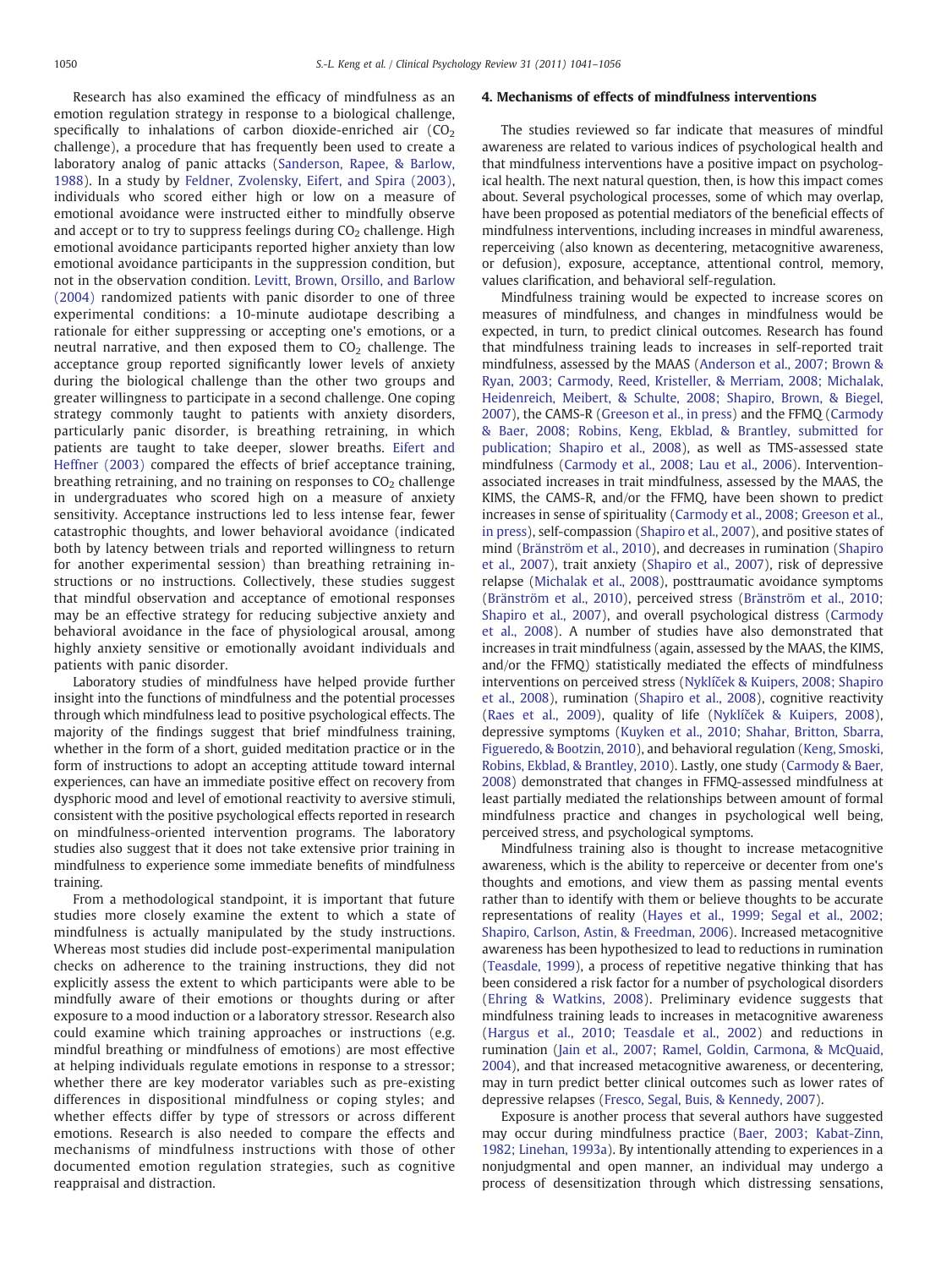thoughts and emotions that otherwise would be avoided become less distressing. One study has shown that participation in MBSR is associated with significant pre- to post-intervention increases in exposure [\(Carmody, Baer, Lykins, & Olendzki, 2009\)](#page-12-0). A closely-related process of change that has been highlighted in the literature is acceptance ([Hayes, 1994](#page-13-0)). Several studies reported that increases in experiential acceptance mediated the effects of ACT on a range of psychological outcomes, including workplace stress ([Bond & Bunce,](#page-12-0) [2000\)](#page-12-0), smoking cessation [\(Gifford et al., 2004](#page-12-0)), and functioning difficulties ([Forman et al., 2007\)](#page-12-0).

Because mindfulness practices involve sustaining attention on the present-moment experience, as well as switching attention back to the present-moment experience whenever it wanders [\(Bishop et al., 2004](#page-12-0)), mindfulness training may improve the ability to control attention, which may, in turn, influence other beneficial psychological outcomes. Several aspects of attention, each related to different neurobiological substrates, may be distinguished [\(Posner & Peterson, 1990\)](#page-14-0): orienting (the ability to direct attention towards a set of stimuli and sustain attention on it), alerting (the ability to remain vigilant or receptive towards a wide range of potential stimuli), and conflict monitoring (the ability to prioritize attention among competing cognitive demands/tasks). Using a variety of neuropsychological tasks, experimental studies have shown that mindfulness training is associated with improvements in orienting ([Jha, Krompinger, & Baime, 2007\)](#page-13-0) and conflict monitoring ([Tang et al., 2007](#page-14-0)). Among experienced meditators, participation in an intensive mindfulness retreat has also been associated with improved alerting [\(Jha et al., 2007](#page-13-0)). In addition, mindfulness training has been associated with improvements in sustained attention among both novice meditators [\(Chambers, Lo,](#page-12-0) [& Allen, 2008](#page-12-0)) and experienced meditators ([Valentine & Sweet,](#page-14-0) [1999](#page-14-0)), with one study demonstrating an association between intervention-related improvements in sustained attention and reductions in depressive symptoms [\(Chambers et al., 2008](#page-12-0)). Overall, evidence suggests that mindfulness training may affect various subcomponents of attention, and that the specific subsystems affected may depend on the extent of previous meditation experience

Another mechanism through which mindfulness training may influence psychological well-being is change in memory functioning. Two studies ([Hargus et al., 2010; Williams et al., 2000](#page-13-0)) have shown that mindfulness training reduces overgeneral autobiographical memory, a construct that has been associated with increased severity of depression and suicidality [\(Kuyken & Brewin, 1995\)](#page-13-0). Participation in mindfulness training has also been shown to buffer against decreases in working memory capacity (WMC) during high stress periods, with changes in WMC mediating the relationship between amount of mindfulness practice and reductions in negative affect [\(Jha,](#page-13-0) [Stanley, Kiyonaga, Wong, & Gelfand, 2010](#page-13-0)). In addition, brief mindfulness training has been shown to reduce memory for negative stimuli ([Alberts & Thewissen, 2011](#page-11-0)), a mechanism that may partly underlie the beneficial effects of mindfulness-based interventions on emotion functioning.

Finally, values clarification and improved behavioral self-regulation may be two additional avenues through which mindfulness training improves psychological well-being [\(Gratz & Roemer, 2004;](#page-12-0) [Shapiro et al., 2006\)](#page-12-0). Staying present with thoughts and emotions in an objective, open and nonjudgmental manner may facilitate a greater sense of clarity with regard to one's values, and behaviors that are more consistent with those values. Higher levels of selfreported mindfulness are associated with self-reports of greater engagement in valued behaviors and interests [\(Brown & Ryan, 2003](#page-12-0)) and of ability to engage in goal-directed behavior when emotionally upset ([Baer et al., 2006](#page-11-0)). In addition, mindfulness training has been found to lead to self-reported improved behavioral regulation in a nonclinical sample ([Robins et al., submitted for publication](#page-14-0)) and reduced self-discrepancy, which is associated with adaptive selfregulation, among recovered depressed patients with a history of depression and suicidality ([Crane et al., 2008](#page-12-0)). In another study, values clarification was found to mediate partially the relationship between increased mindfulness/reperceiving and decreased psychological distress in a sample of participants who underwent MBSR [\(Carmody et al., 2009](#page-12-0)).

#### 5. Areas in need of further research

#### 5.1. Understanding and quantification of mindfulness

Because mindfulness is a construct that originates in Buddhism, and has only a brief history in Western psychological science, it is unsurprising that there is considerable challenge in defining, operationalizing, and quantifying it ([Grossman, 2008](#page-12-0)). Although a number of self-report inventories have been developed to assess mindfulness, they vary greatly in content and factor structure, reflecting a lack of agreement on the meaning and nature of mindfulness ([Brown, Ryan, & Creswell, 2007\)](#page-12-0). Whereas some researchers consider mindfulness to be a one-dimensional construct referring specifically to paying attention to the present-moment experience (e.g., [Brown & Ryan, 2003; Carmody, 2009\)](#page-12-0), others argue that qualities such as curiosity, acceptance, and compassion are inherent to mindfulness ([Baer & Sauer, 2009; Feldman et al., 2007; Lau](#page-11-0) [et al., 2006\)](#page-11-0). Further collaborative inquiry is needed so that researchers can reach a general agreement on the nature and meaning of mindfulness, or at least clarify and specify which aspects of mindfulness are being addressed in a particular study.

Several issues pertaining to the assessment of mindfulness are also worth highlighting here. First, individual responses to questionnaire items may vary as a function of differential understanding of the questionnaire items ([Grossman, 2008\)](#page-12-0), which may depend on the extent of an individual's exposure to the idea or practice of mindfulness. One study demonstrated that the factor structure of the Freiburg Mindfulness Inventory changed within the same group of respondents from just before to just after attending meditation retreats of 3 to 10 days ([Buchheld et al., 2001](#page-12-0)). Further research is clearly needed to improve the construct validity of self-report mindfulness questionnaires, in part via reducing potential variability in item functioning across meditators and non-meditators. A second issue concerns limitations in the use of self-report measures of mindfulness, which rely on the assumption that mindfulness is assessable by declarative knowledge ([Brown et al., 2007\)](#page-12-0). It is not known how well self-reports of mindfulness correspond with actual experiences in daily life. To make the matter more complicated, there is an inherent paradox in using frequency of attention lapses as an index of mindfulness because the ability to detect such lapses is contingent upon one's overall level of mindfulness [\(Van Dam,](#page-14-0) [Earleywine, & Borders, 2010; Van Dam, Earleywine, & Danoff-Burg,](#page-14-0) [2009\)](#page-14-0). One way in which the validity of self-report questionnaires can be improved is by developing performance-based measures of mindfulness against which they can be calibrated, or which can be used in multi-method assessment of the construct ([Garland &](#page-12-0) [Gaylord, 2009\)](#page-12-0).

#### 5.2. Specificity of effects of mindfulness interventions

Little is yet known regarding for whom and under what conditions mindfulness training is most effective, but there is some preliminary evidence to suggest that its effectiveness may vary as a function of individual differences. [Cordon, Brown, and Gibson \(2009\)](#page-12-0) found that participation in MBSR resulted in greater reduction in perceived stress for individuals with an insecure attachment style than for securely attached individuals. Another recent study [\(Shapiro, Brown,](#page-14-0) [Thoresen, & Plante, 2011\)](#page-14-0) showed that trait mindfulness moderated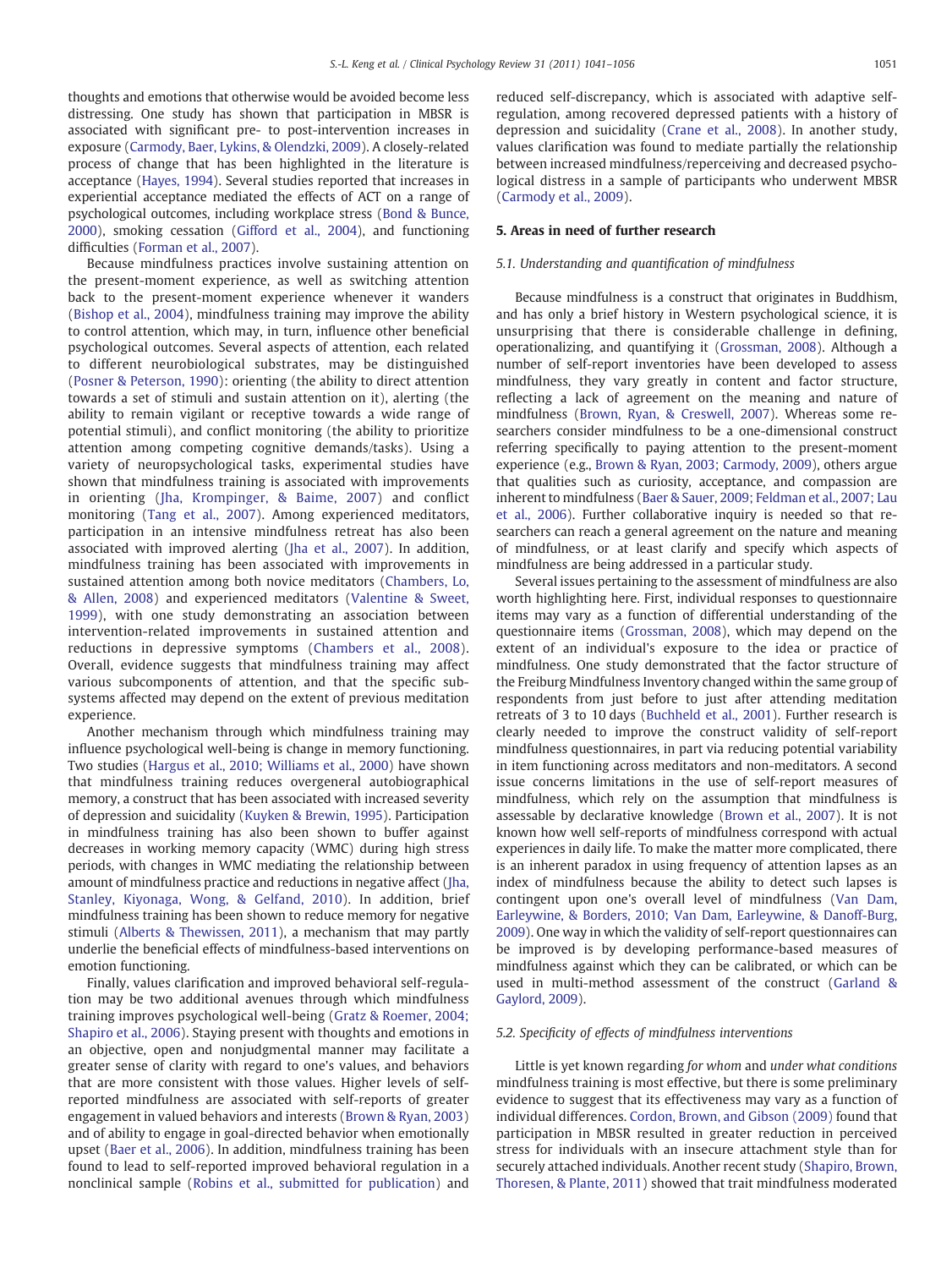<span id="page-11-0"></span>the effects of MBSR. Specifically, compared to controls, participants with higher levels of baseline trait mindfulness demonstrated greater improvements in mindfulness, subjective well-being, empathy, and hope, and larger decreases in perceived stress up to one year postintervention. MBCT is effective for reducing depressive relapses among remitted depressed patients with a history of three or more depressive episodes, but not among patients with two previous episodes (e.g., [Ma & Teasdale, 2004; Teasdale et al., 2000\)](#page-13-0). In light of these considerations, several researchers have cautioned against the indiscriminate application of mindfulness as a general-purpose, "cure-all" therapeutic technique, and instead advocated for a problem formulation approach in the use of mindfulness techniques for treating psychological conditions ([Kocovski, Segal, Battista, &](#page-13-0) [Didonna, 2009; Teasdale, Segal, & Williams, 2003](#page-13-0)). In order to maximize the effectiveness and clinical utility of mindfulness interventions, sufficient attention needs to go into tailoring them to fit the needs of specific populations and psychological conditions. For example, treatment of disorders that primarily involve a deficit in attentional abilities, like attention deficit hyperactivity disorder (ADHD), may require that greater focus be placed on the attentional aspect of mindfulness training. On the other hand, treatment of disorders that tend to involve excessive shame and guilt, such as eating disorders, may benefit from greater treatment emphasis on the acceptance and self compassion aspects of mindfulness. Finally, given that mindfulness training has been increasingly integrated with a variety of psychotherapeutic techniques (e.g., [Linehan,](#page-13-0) [1993a](#page-13-0)), it is important that future research examine how mindfulness works alongside these psychotherapeutic techniques.

#### 5.3. Other potential applications of mindfulness interventions

Mindfulness-oriented interventions have been shown to improve psychological health in nonclinical populations and effectively treat a range of psychological and psychosomatic conditions. There may be additional therapeutic applications of mindfulness training. Researchers have reported promising results in pilot trials of mindfulness interventions for attention deficit hyperactivity disorder [\(Zylowska et al., 2008\)](#page-15-0), bipolar disorder [\(Miklowitz et al., 2009;](#page-13-0) [Weber et al., 2010; Williams et al., 2008](#page-13-0)), panic disorder ([Kim et al.,](#page-13-0) [2010\)](#page-13-0), generalized anxiety disorder ([Craigie, Rees, Marsh, & Nathan,](#page-12-0) [2008; Evans et al., 2008; Roemer, Orsillo, & Salters-Pedneault, 2008](#page-12-0)), eating disorders (Baer, Fischer, & Huss, 2005; Kristeller & Hallett, 1999), psychosis [\(Chadwick, Taylor, & Abba, 2005\)](#page-12-0), and alcohol and substance use problems [\(Bowen et al., 2006; Witkiewitz et al., 2005](#page-12-0)). While the data is overall preliminary and requires further validation, the results are promising. Researchers have also begun to investigate the application of mindfulness techniques within specific populations and settings, such as children ([Bögels, Hoogstad, van Dun, de Schutter,](#page-12-0) [& Restifo, 2008; Lee, Semple, Rosa, & Miller, 2008; Napoli, Krech, &](#page-12-0) [Holley, 2005](#page-12-0)), adolescent psychiatric outpatients [\(Biegel, Brown,](#page-12-0) [Shapiro, & Schubert, 2009\)](#page-12-0), parents (Altmaier & Maloney, 2007; Bögels et al., 2008; Singh et al., 2006), school teachers ([Napoli, 2004](#page-13-0)), elderly and their caregivers [\(Epstein-Lubow, McBee, Darling, Armey,](#page-12-0) [& Miller, 2011; McBee, 2008; Smith, 2004\)](#page-12-0), prison inmates ([Bowen et](#page-12-0) [al., 2006; Samuelson, Carmody, Kabat-Zinn, & Bratt, 2007](#page-12-0)), and socioeconomically disadvantaged individuals [\(Hick & Furlotte, 2010\)](#page-13-0).

With regard to applications of mindfulness training that have received empirical support, research now needs to examine practical issues surrounding their implementation, delivery, and dissemination. Little is known about their cost effectiveness, nor about the amount and type(s) of training that is required for an individual to be a competent provider of mindfulness training (Allen, Blashki, & Gullone, 2006). Future research should examine these issues as they are critical to the successful implementation and dissemination of mindfulness-oriented interventions.

#### 6. Conclusion

Based on an examination of empirical literature across multiple methodologies, this review concludes that mindfulness and its cultivation facilitates adaptive psychological functioning. Despite existing methodological limitations within each body of literature, there is a clear convergence of findings from correlational studies, clinical intervention studies, and laboratory-based, experimental studies of mindfulness—all of which suggest that mindfulness is positively associated with psychological health, and that training in mindfulness may bring about positive psychological effects. These effects ranged from increased subjective well-being, reduced psychological symptoms and emotional reactivity, to improved regulation of behavior. There is also an increasingly substantial research body pointing to a number of psychological processes that may serve as key mechanisms of effects of mindfulness interventions. As research on mindfulness is in its early stages of development, further collaborative research is needed to develop a more solid understanding concerning the nature of mindfulness, how mindfulness can best be measured, fostered, and cultivated, and the mechanisms and specificity of effects of mindfulness-oriented interventions. Future research should also continue to explore other potential applications of mindfulness, and examine practical issues concerning the delivery, implementation, and dissemination of mindfulness-oriented interventions. Given the advances that have been made thus far, it is likely that new paradigms for the understanding and application of mindfulness will continue to appear, which would move us further toward the goals of alleviating human psychological suffering and helping others live a life that is happier and more fulfilling.

#### References

- Alberts, H., & Thewissen, R. (2011). The effect of a brief mindfulness intervention on memory for positively and negatively valenced stimuli. Mindfulness, 2, 73–77.
- Allen, N. B., Blashki, G., & Gullone, E. (2006). Mindfulness-based psychotherapies: A review of conceptual foundations, empirical evidence and practical considerations. Australian and New Zealand Journal of Psychiatry, 40, 285–294.
- Altmaier, E., & Maloney, R. (2007). An initial evaluation of a mindful parenting program. Journal of Clinical Psychology, 63, 1231–1238.
- Anand, B. K., Chhina, G. S., & Singh, B. (1961). Some aspects of electroencephalographic studies in yogis. Electroencephalography and Clinical Neurophysiology, 13, 452–456.
- Anderson, N. D., Lau, M. A., Segal, Z. V., & Bishop, S. R. (2007). Mindfulness-based stress reduction and attentional control. Clinical Psychology and Psychotherapy, 14, 449–463.
- Arch, J. J., & Craske, M. G. (2006). Mechanisms of mindfulness: Emotion regulation following a focused breathing induction. Behaviour Research and Therapy, 44, 1849–1858.
- Astin, J. A. (1997). Stress reduction through mindfulness meditation: Effects on psychological symptomatology, sense of control, and spiritual experiences. Psychotherapy and Psychosomatics, 66, 97–106.
- Bach, P., & Hayes, S. C. (2002). The use of acceptance and commitment therapy to prevent the rehospitalization of psychotic patients: A randomized controlled trial. Journal of Consulting and Clinical Psychology, 70, 1129–1139.
- Baer, R. A. (2003). Mindfulness training as a clinical intervention: A conceptual and empirical review. Clinical Psychology: Science and Practice, 10, 125–143.
- Baer, R. A., Fischer, S., & Huss, D. B. (2005). Mindfulness and acceptance in the treatment of disordered eating. Journal of Rational-Emotive & Cognitive–Behavior Therapy, 23, 281–300.
- Baer, R. A., & Sauer, S. (2009). Mindfulness and cognitive behavioral therapy: A commentary on Harrington and Pickles. Journal of Cognitive Psychotherapy: An International Quarterly, 23, 324–332.
- Baer, R. A., Smith, G. T., & Allen, K. B. (2004). Assessment of mindfulness by self-report: The Kentucky Inventory of Mindfulness Skills. Assessment, 11, 191–206.
- Baer, R. A., Smith, G. T., Hopkins, J., Krietemeyer, J., & Toney, L. (2006). Using self-report assessment methods to explore facets of mindfulness. Assessment, 13, 27–45.
- Baer, R. A., Smith, G. T., Lykins, E., Button, D., Krietemeyer, J., Sauer, S., et al. (2008). Construct validity of the Five Facet Mindfulness Questionnaire in meditating and nonmeditating samples. Assessment, 15, 329–342.
- Bagchi, B. K., & Wenger, M. A. (1957). Electrophysiological correlates of some yogi exercises. Electroencephalography and Clinical Neurophysiology(Suppl. 7), 132–149.
- Barnhofer, T., Crane, C., & Didonna, F. (2009). Mindfulness-based cognitive therapy for depression and suicidality. In F. Didonna (Ed.), Clinical handbook of mindfulness (pp. 221–243). New York, NY: Springer.
- Barnhofer, T., Crane, C., Hargus, E., Amarasinghe, M., Winder, R., & Williams, J. M. G. (2009). Mindfulness-based cognitive therapy as a treatment for chronic depression: A preliminary study. Behaviour Research and Therapy, 47, 366–373.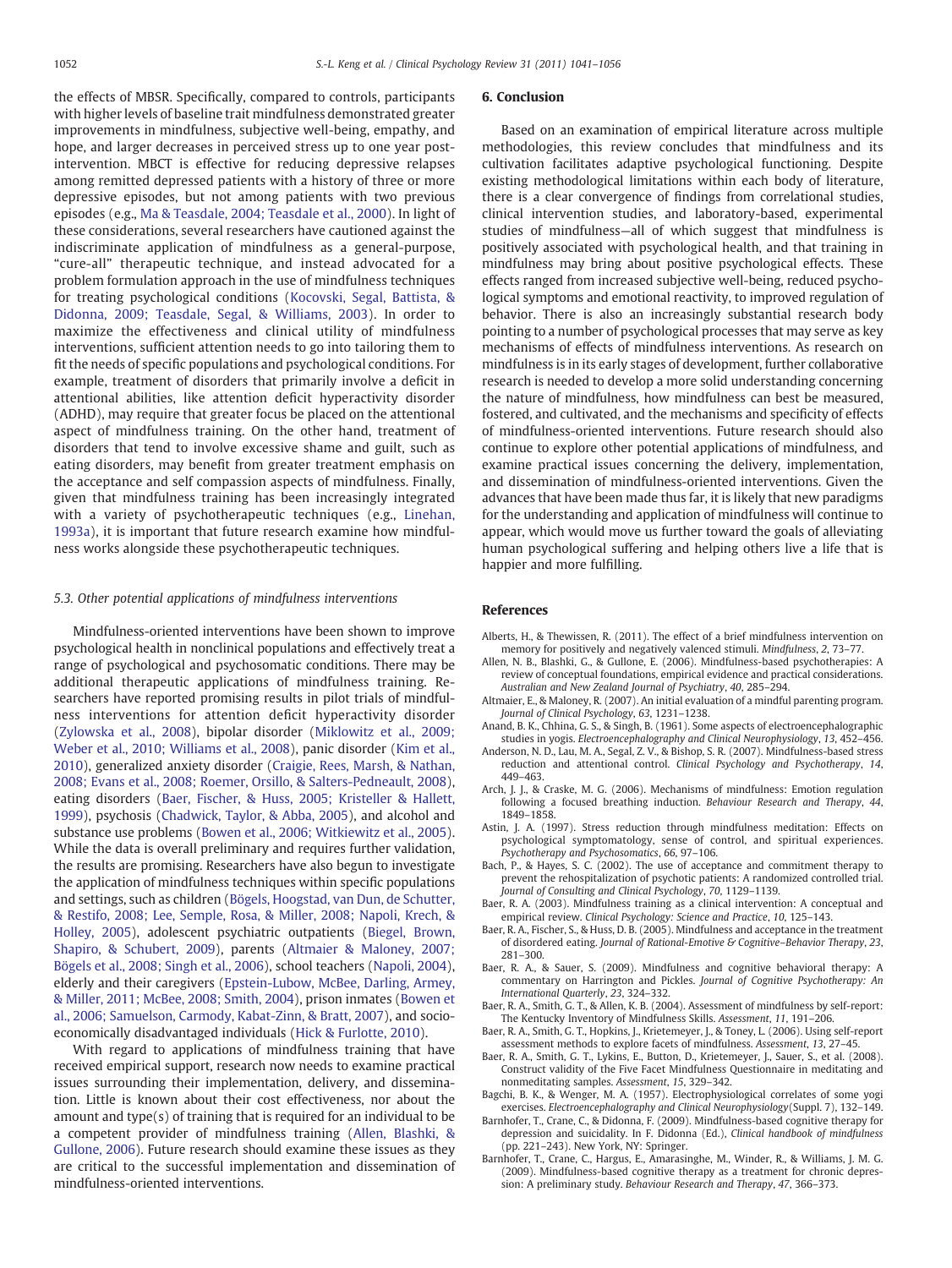- <span id="page-12-0"></span>Benson, H., Rosner, B. A., Marzetta, B. R., & Klemchuk, H. M. (1974). Decreased blood pressure in pharmacologically treated hypertensive patients who regularly elicited the relaxation response. Lancet, 289–291.
- Biegel, G. M., Brown, K. W., Shapiro, S. L., & Schubert, C. M. (2009). Mindfulness-based stress reduction for the treatment of adolescent psychiatric outpatients: A randomized clinical trial. Journal of Consulting and Clinical Psychology, 77, 855–866.
- Bishop, S. R., Lau, M., Shapiro, S., Carlson, L., Anderson, N. D., Carmody, J., et al. (2004). Mindfulness: A proposed operational definition. Clinical Psychology: Science and Practice, 11, 230–241.
- Bögels, S., Hoogstad, B., van Dun, L., de Schutter, S., & Restifo, K. (2008). Mindfulness training for adolescents with externalizing disorders and their parents. Behavioural and Cognitive Psychotherapy, 36, 193–209.
- Bond, F., & Bunce, D. (2000). Mediators of change in emotion-focused and problemfocused worksite stress management interventions. Journal of Occupational Health Psychology, 5, 156–163.
- Bondolfi, G., Jermann, F., Van der Linden, M., Gex-Fabry, M., Bizzini, L., Rouget, B. W., et al. (2010). Depression relapse prophylaxis with Mindfulness-based cognitive therapy: Replication and extension in the Swiss health care system. Journal of Affective Disorders, 22, 224–231.

Boss, M. (1965). A psychiatrist discovers India. London: Oswald Wolff.

- Bowen, S., & Marlatt, A. (2009). Surfing the urge: Brief mindfulness-based intervention for college student smokers. Psychology of Addictive Behavior, 23, 666–671.
- Bowen, S., Witkiewitz, K., Dillworth, T. M., Chawla, N., Simpson, T. L., Ostafin, B. D., et al. (2006). Mindfulness meditation and substance use in an incarcerated population. Psychology of Addictive Behaviors, 20, 343–347.
- Bränström, R., Kvillemo, P., Brandberg, Y., & Moskowitz, J. T. (2010). Self-report mindfulness as a mediator of psychological well-being in a stress reduction intervention for cancer patients: A randomized study. Annals of Behavioral Medicine, 39, 151–161.
- Broderick, P. C. (2005). Mindfulness and coping with dysphoric mood: Contrasts with rumination and distraction. Cognitive Therapy and Research, 29, 501–510.
- Brown, K. W., & Ryan, R. M. (2003). The benefits of being present: Mindfulness and its role in psychological well-being. Journal of Personality and Social Psychology, 84, 822–848.
- Brown, K. W., Ryan, R. M., & Creswell, J. D. (2007). Mindfulness: Theoretical foundations and evidence for its salutary effects. Psychological Inquiry, 18, 211–237.
- Buchheld, N., Grossman, P., & Walach, H. (2001). Measuring mindfulness in insight meditation (Vipassana) and meditation-based psychotherapy: The development of the Freiburg Mindfulness Inventory (FMI). Journal for Meditation and Meditation Research, 1, 11–34.
- Campbell-Sills, L., Barlow, D. H., Brown, T. A., & Hofmann, S. G. (2006). Effects of suppression and acceptance on emotional responses of individuals with anxiety and mood disorders. Behaviour Research and Therapy, 44, 1251–1263.
- Cardaciotto, L., Herbert, J. D., Forman, E. M., Moitra, E., & Farrow, V. (2008). The assessment of present-moment awareness and acceptance: The Philadelphia Mindfulness Scale. Assessment, 15, 204–223.
- Carmody, J. (2009). Evolving conceptions of mindfulness in clinical settings. Journal of Cognitive Psychotherapy: An International Quarterly, 23, 270–280.
- Carmody, J., & Baer, R. A. (2008). Relationship between mindfulness practice and levels of mindfulness, medical and psychological symptoms and well-being in a mindfulnessbased stress reduction program. Journal of Behavioral Medicine, 31, 23–33.
- Carmody, J., & Baer, R. A. (2009). How long does a mindfulness-based stress reduction program need to be? A review of class contact hours and effect sizes for psychological distress. Journal of Clinical Psychology, 65, 627–638.
- Carmody, J., Baer, R. A., Lykins, E. L. B., & Olendzki, N. (2009). An empirical study of the mechanisms of mindfulness in a mindfulness-based stress reduction program. Journal of Clinical Psychology, 65, 613–626.
- Carmody, J., Reed, G., Kristeller, J., & Merriam, P. (2008). Mindfulness, spirituality, and health-related symptoms. Journal of Psychosomatic Research, 64, 393–403.
- Cash, M., & Whittingham, K. (2010). What facets of mindfulness contribute to psychological well-being and depressive, anxious, and stress-related symptomatology? Mindfulness, 1, 177–182.
- Chadwick, P., Hember, M., Symes, J., Peters, E., Kuipers, E., & Dagnan, D. (2008). Responding mindfully to unpleasant thoughts and images: Reliability and validity of the Southampton Mindfulness Questionnaire (SMQ). British Journal of Clinical Psychology, 47, 451–455.
- Chadwick, P., Taylor, K. N., & Abba, N. (2005). Mindfulness groups for people with psychosis. Behavioural and Cognitive Psychotherapy, 33, 351–359.
- Chambers, R., Gullone, E., & Allen, N. B. (2009). Mindful emotion regulation: An integrative review. Clinical Psychology Review, 29, 560–572.
- Chambers, R., Lo, B. C. Y., & Allen, N. B. (2008). The impact of intensive mindfulness training on attentional control, cognitive style, and affect. Cognitive Therapy and Research, 32, 303–322.
- Chiesa, A., & Serretti, A. (2011). Mindfulness based cognitive therapy for psychiatric disorders: A systematic review and meta-analysis. Psychiatry Research, 187, 441–453.
- Coelho, H. F., Canter, P. H., & Ernst, E. (2007). Mindfulness-based cognitive therapy: Evaluating current evidence and informing future research. Journal of Consulting and Clinical Psychology, 75, 1000–1005.
- Cordon, S. L., Brown, K. W., & Gibson, P. R. (2009). The role of mindfulness-based stress reduction on perceived stress: Preliminary evidence for the moderating role of attachment style. Journal of Cognitive Psychotherapy: An International Quarterly, 23, 258–268.
- Craigie, M. A., Rees, C. S., Marsh, A., & Nathan, P. (2008). Mindfulness-based cognitive therapy for generalized anxiety disorder: A preliminary evaluation. Behavioural and Cognitive Psychotherapy, 36, 553–568.
- Crane, C., Barnhofer, T., Duggan, D., Hepburn, S., Fennell, M. V., & Williams, J. M. G. (2008). Mindfulness-based cognitive therapy and self-discrepancy in recovered depressed patients with a history of depression and suicidality. Cognitive Therapy & Research, 32, 775–787.
- Creswell, J. D., Way, B. M., Eisenberger, N. I., & Lieberman, M. D. (2007). Neural correlates of dispositional mindfulness during affect labeling. Psychosomatic Medicine, 69, 560–565.
- Davidson, R. J., Kabat-Zinn, J., Schumacher, J., Rosenkranz, M., Muller, D., Santorelli, S. F., et al. (2003). Alterations in brain and immune function produced by mindfulness meditation. Psychosomatic Medicine, 65, 564–570.
- Davis, K. M., Lau, M. A., & Cairns, D. R. (2009). Development and preliminary validation of a trait version of the Toronto Mindfulness Scale. Journal of Cognitive Psychotherapy: An International Qaurterly, 23, 185–197.
- Dekeyser, M., Raes, F., Leijssen, M., Leysen, S., & Dewulf, D. (2008). Mindfulness skills and interpersonal behaviour. Personality and Individual Differences, 44, 1235–1245.
- Ehring, T., & Watkins, E. (2008). Repetitive negative thinking as a transdiagnostic process. International Journal of Cognitive Therapy, 1, 192–205.
- Eifert, G. H., & Heffner, M. (2003). The effects of acceptance versus control contexts on avoidance of panic-related symptoms. Journal of Behavior Therapy and Experimental Psychiatry, 34, 293–312.
- Epstein-Lubow, G., McBee, L., Darling, E., Armey, M., & Miller, I. (2011). A pilot investigation of mindfulness-based stress reduction for caregivers of frail elderly. Mindfulness, 2, 95–102.
- Erisman, S. M., & Roemer, L. (2010). A preliminary investigation of the effects of experimentally induced mindfulness on emotional responding to film clips. Emotion, 10, 72–82.
- Evans, D. R., Baer, R. A., & Segerstrom, S. C. (2009). The effects of mindfulness and selfconsciousness on persistence. Personality and Individual Differences, 47, 379–382.
- Evans, S., Ferrando, S., Findler, M., Stowell, C., Smart, C., & Haglin, D. (2008). Mindfulness-based cognitive therapy for generalized anxiety disorder. Journal of Anxiety Disorders, 22, 716–721.
- Farb, N. A. S., Andersen, A. K., Mayberg, H., Bean, J., McKeon, D., & Segal, Z. V. (2010). Minding one's emotions: Mindfulness training alters the neural expression of sadness. Emotion, 10, 25–33.
- Farb, N. A. S., Segal, Z. V., Mayberg, H., Bean, J., McKeon, D., Fatima, Z., et al. (2007). Attending to the present: Mindfulness meditation reveals distinct neural modes of self-reference. Social Cognitive and Affective Neuroscience, 2, 313–322.
- Feldman, G., Hayes, A., Kumar, S., Greeson, J., & Laurenceau, J. (2007). Mindfulness and emotion regulation: The development and initial validation of the Cognitive and Affective Mindfulness Scale-Revised (CAMS-R). Journal of Psychopathology and Behavioral Assessment, 29, 177–190.
- Feldner, M. T., Zvolensky, M. J., Eifert, G. H., & Spira, A. P. (2003). Emotional avoidance: An experimental test of individual differences and response suppression using biological challenge. Behaviour Research and Therapy, 41, 403–411.
- Fingarette, H. (1963). The self in transformation: Psychoanalysis, philosophy, and the life of the spirit. New York: Basic Books.
- Forman, E. M., Herbert, J. D., Moitra, E., Yeomans, P. D., & Geller, P. A. (2007). A randomized controlled effectiveness trial of acceptance and commitment therapy and cognitive therapy for anxiety and depression. Behavior Modification, 31, 772–799.
- Fresco, D., Segal, Z. V., Buis, T., & Kennedy, S. (2007). Relationship of posttreatment decentering and cognitive reactivity to relapse in major depression. Journal of Consulting and Clinical Psychology, 75, 447–455.
- Frewen, P. A., Evans, E. M., Maraj, N., Dozois, D. J. A., & Partridge, K. (2008). Letting go: Mindfulness and negative automatic thinking. Cognitive Therapy and Research, 32, 758–774.
- Garland, E., & Gaylord, S. (2009). Envisioning a future contemplative science of mindfulness: Fruitful methods and new content for the next wave of research. Complementary Health Practice Review, 14, 3–9.
- Gaudiano, B. A., & Herbert, J. D. (2006). Acute treatment of inpatients with psychotic symptoms using acceptance and commitment therapy: Pilot results. Behaviour Research and Therapy, 44, 415–437.
- Germer, C. K., Siegel, R. D., & Fulton, P. R. (2005). Mindfulness and psychotherapy. New York, NY US: Guilford Press.
- Gifford, E. V., Kohlenberg, B. S., Hayes, S. C., Antonuccio, D. O., Piasecki, M. M., Rasmussen-Hall, M. L., et al. (2004). Acceptance-based treatment for smoking cessation. Behavior Therapy, 35, 689–705.
- Giluk, T. L. (2009). Mindfulness, big five personality, and affect: A meta-analysis. Personality and Individual Differences, 47, 805–811.
- Godfrin, K. A., & van Heeringen, C. (2010). The effects of mindfulness-based cognitive therapy on recurrence of depressive episodes, mental health and quality of life: A randomized controlled study. Behaviour Research and Therapy, 48, 738–746.
- Gratz, K. L., & Roemer, L. (2004). Multidimensional assessment of emotion regulation and dysregulation: Development, factor structure, and initial validation of the Difficulties in Emotion Regulation Scale. Journal of Psychopathology and Behavioral Assessment, 26, 41–54.
- Greeson, J., Webber, D., Brantley, J., Smoski, M., Ekblad, A., Suarez, E., et al. (in press). Changes in spirituality partly explain health-related quality of life outcomes after Mindfulness-Based Stress Reduction. Journal of Behavioral Medicine.
- Gregg, J. A., Callaghan, G. M., Hayes, S. C., & Glenn-Lawson, J. L. (2007). Improving diabetes self-management through acceptance, mindfulness, and values: A randomized controlled trial. Journal of Consulting and Clinical Psychology, 75, 336–343.
- Grossman, P. (2008). On measuring mindfulness in psychosomatic and psychological research. Journal of Psychosomatic Research, 64, 405–408.
- Grossman, P., Kappos, L., Gensicke, H., D'Souza, M., Mohr, D. C., Penner, I. K., et al. (2010). MS quality of life, depression, and fatigue improve after mindfulness training: A randomized trial. Neurology, 75, 1141–1149.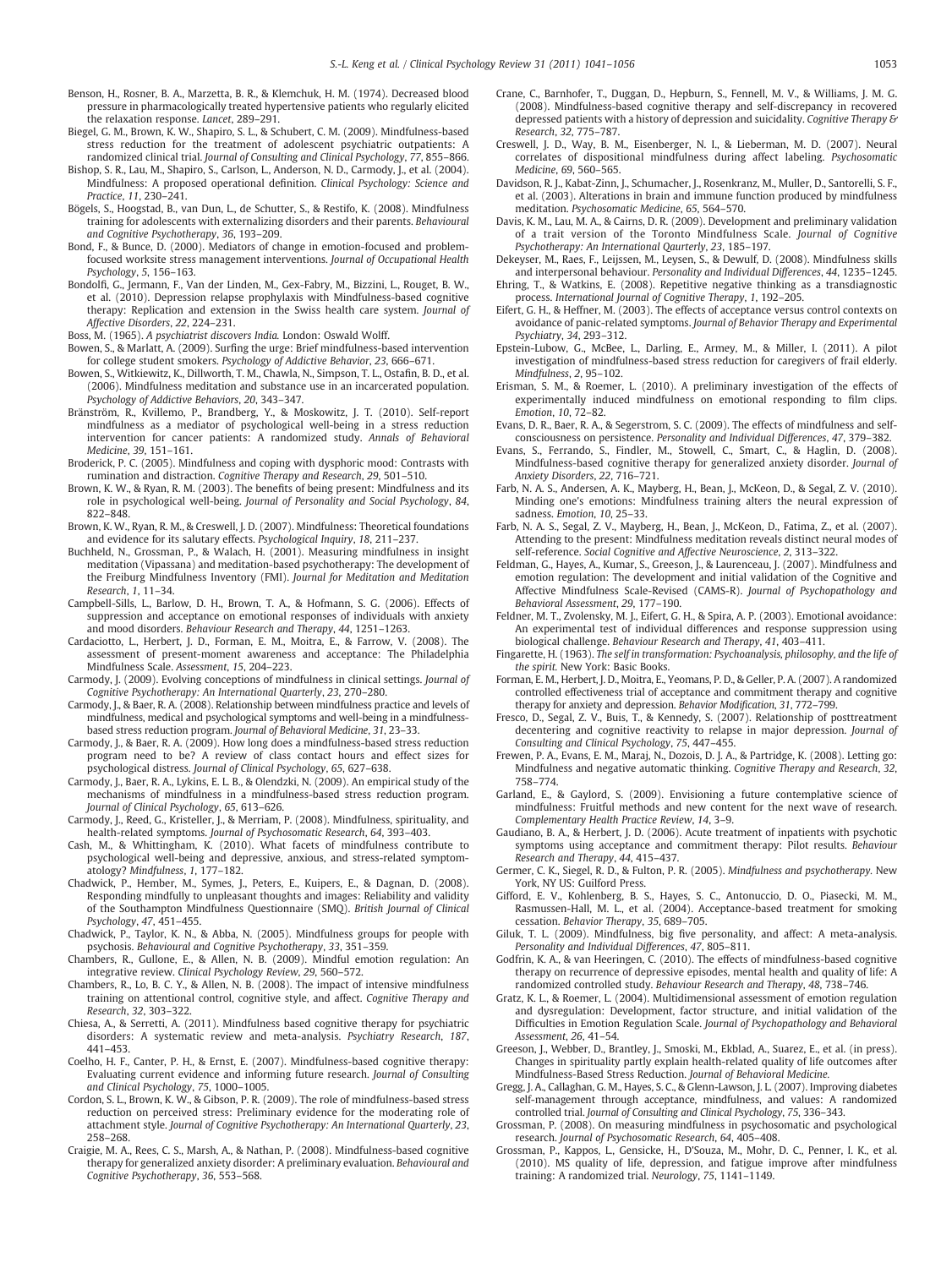<span id="page-13-0"></span>Grossman, P., Niemann, L., Schmidt, S., & Walach, H. (2004). Mindfulness-based stress reduction and health benefits: A meta-analysis. Journal of Psychosomatic Research, 57, 35–43.

Hanh, T. N. (1976). The miracle of mindfulness. Boston: Beacon Press.

- Hargus, E., Crane, C., Barnhofer, T., & Williams, J. M. G. (2010). Effects of mindfulness on meta-awareness and specificity of describing prodromal symptoms in suicidal depression. Emotion, 1, 34-42.
- Hayes, S. C. (1994). Content, context, and the types of psychological acceptance. In S. C. Hayes, N. S. Jacobson, V. M. Follette, & M. J. Dougher (Eds.), Acceptance and change: Content and context in psychotherapy (pp. 13–32). Reno, NV: Context Press.
- Hayes, A. M., Beevers, C., Feldman, G., Laurenceau, J. P., & Perlman, C. (2005). Growth after depression: The roles of avoidance and cognitive/emotional processing in an integrative therapy for depression. International Journal of Behavioral Medicine, 12, 111–122.
- Hayes, A. M., & Feldman, G. (2004). Clarifying the construct of mindfulness in the context of emotion regulation and the process of change in therapy. Clinical
- Psychology: Science and Practice, 11, 255–262. Hayes, S. C., Luoma, J. B., Bond, F. W., Masuda, A., & Lillis, J. (2006). Acceptance and commitment therapy: Model, processes, and outcomes. Behaviour Research and Therapy, 44, 1–25.
- Hayes, S. C., Strosahl, K. D., & Wilson, K. G. (1999). Acceptance and commitment therapy. New York: Guilford Press.
- Hayes, S. C., Wilson, K. G., Gifford, E. V., Bissett, R., Piasecki, M., Batten, S. V., et al. (2004). A preliminary trial of twelve-step facilitation and acceptance and commitment therapy with poly substance-abusing methadone-maintained opiate addicts. Behavior Therapy, 35, 667–688.
- Hepburn, S. R., Crane, C., Barnhofer, T., Duggan, D. S., Fennell, M. J. V., & Williams, J. G. W. (2009). Mindfulness-based cognitive therapy may reduce thought suppression: Findings from a preliminary study. British Journal of Clinical Psychology, 48, 209–215.
- Herndon, F. (2008). Testing mindfulness with perceptual and cognitive factors: External vs. internal encoding, and the cognitive failures questionnaire. Personality and Individual Differences, 44, 32–41.
- Herrigel, E. (1953). Zen in the art of archery. New York: McGraw-Hill.
- Herrigel, E., Hull, R. F. C., & Tausend, H. (1960). The method of Zen. New York: Pantheon Books.
- Hick, S. F., & Furlotte, C. (2010). An exploratory study of radical mindfulness training with severely economically disadvantaged people: Findings of a Canadian study. Australian Social Work, 63, 281–298.
- Hodgins, H. S., & Adair, K. C. (2010). Attentional processes and meditation. Consciousness and Cognition, 19, 872–878.
- Hölzel, B. K., Ott, U., Gard, T., Hempel, H., Weygandt, M., Morgen, K., et al. (2008). Investigation of mindfulness meditation practitioners with voxel-based morphometry. Social Cognitive and Affective Neuroscience, 3, 55–61.
- Hölzel, B. K., Ott, U., Hempel, H., Hackl, A., Wolf, K., Stark, R., et al. (2007). Differential engagement of anterior cingulate and adjacent medial frontal cortex in adept meditators and non-meditators. Neuroscience Letters, 421, 16–21.
- Huffziger, S., & Kuehner, C. (2009). Rumination, distraction, and mindful self-focus in depressed patients. Behaviour Research and Therapy, 47, 224–230.
- Jain, S., Shapiro, S. L., Swanick, S., Roesch, S. C., Mills, P. J., Bell, I., et al. (2007). A randomized controlled trial of mindfulness meditation versus relaxation training: Effects on distress, positive states of mind, rumination, and distraction. Annals of Behavioral Medicine, 33, 11–21.
- Jha, A. P., Krompinger, J., & Baime, M. J. (2007). Mindfulness training modifies subsystems of attention. Cognitive, Affective & Behavioral Neuroscience, 7, 109-119.
- Jha, A. P., Stanley, E. A., Kiyonaga, A., Wong, L., & Gelfand, L. (2010). Examining the protective effects of mindfulness training on working memory capacity and affective experience. Emotion, 10, 54–64.
- Josefsson, T., Larsman, P., Broberg, A., & Lundh, L. -G. (2011). Self-reported mindfulness mediates the relation between meditation experience and psychological wellbeing. Mindfulness, 2, 49–58.
- Kabat-Zinn, J. (1982). An outpatient program in behavioral medicine for chronic pain patients based on the practice of mindfulness meditation: Theoretical considerations and preliminary results. General Hospital Psychiatry, 4, 33–47.
- Kabat-Zinn, J. (1990). Full catastrophe living: How to cope with stress, pain and illness using mindfulness meditation. New York: NY: Bantam Dell.
- Kabat-Zinn, J. (1994). Wherever you go there you are: Mindfulness meditation in everyday life. New York, NY: Hyperion.
- Kasamatsu, A., & Hirai, T. (1966). An electroencephalographic study on the Zen meditation (Zazen). Psychologia, 12, 205–225.
- Keng, S. -L., Smoski, M. J., Robins, C. J., Ekblad, A., & Brantley, J. (2010, November 19). Mechanisms of change in MBSR: Self compassion and mindful attention as mediators of intervention outcome. Poster presented at the annual meeting of the Association for Behavioral and Cognitive Therapies, San Francisco, CA.
- Kim, B., Lee, S. H., Kim, Y. W., Choi, T. K., Yook, K., Suh, S. Y., et al. (2010). Effectiveness of a mindfulness-based cognitive therapy program as an adjunct to pharmacotherapy in patients with panic disorder. Journal of Anxiety Disorders, 24, 590–595.
- Kocovski, N. L., Segal, Z. V., Battista, S. R., & Didonna, F. (2009). Mindfulness and psychopathology: Problem formulation. In F. Didonna (Ed.), Clinical handbook of mindfulness (pp. 85–98). New York, NY: Springer.
- Koons, C. R., Robins, C. J., Tweed, J. L., Lynch, T. R., Gonzalez, A. M., Morse, J. Q., et al. (2001). Efficacy of dialectical behavior therapy in women veterans with borderline personality disorder. Behavior Therapy, 32, 371–390.
- Koszycki, D., Benger, D., Shlik, J., & Bradwejn, J. (2007). Randomized trial of a meditation-based stress reduction program and cognitive behavior therapy in generalized social anxiety disorder. Behaviour Research and Therapy, 45, 2518–2526.
- Kristeller, J. L., & Hallett, C. B. (1999). An exploratory study of a meditation-based intervention for binge eating disorder. Journal of Health Psychology, 4, 357–363.
- Kuehner, C., Huffziger, S., & Liebsch, K. (2009). Rumination, distraction and mindful self focus: Effects on mood, dysfunctional attitudes and cortisol stress response. Psychological Medicine, 39, 219–228.
- Kuyken, W., & Brewin, C. R. (1995). Autobiographical memory functioning in depression and reports of early abuse. Journal of Abnormal Psychology, 104, 585–591.
- Kuyken, W., Byford, S., Taylor, R. S., Watkins, E., Holden, E., White, K., et al. (2008). Mindfulness-based cognitive therapy to prevent relapse in recurrent depression. Journal of Consulting and Clinical Psychology, 76, 966–978.
- Kuyken, W., Watkins, E., Holden, E., White, K., Taylor, R. S., Byford, S., et al. (2010). How does mindfulness-based cognitive therapy work? Behaviour Research and Therapy, 48, 1105–1112.
- Lappalainen, R., Lehtonen, T., Skarp, E., Taubert, E., Ojanen, M., & Hayes, S. C. (2007). The impact of CBT and ACT models using psychology trainee therapists: A preliminary controlled effectiveness trial. Behavior Modification, 31, 488–511.
- Lau, M. A., Bishop, S. R., Segal, Z. V., Buis, T., Anderson, N. D., Carlson, L., et al. (2006). The Toronto Mindfulness Scale: Development and validation. Journal of Clinical Psychology, 62, 1445–1467.
- Lazar, S. W., Kerr, C. E., Wasserman, R. H., Gray, J. R., Greve, D. N., Treadway, M. T., et al. (2005). Meditation experience is associated with increased cortical thickness. Neuroreport, 16, 1893–1897.
- Lee, J., Semple, R. J., Rosa, D., & Miller, L. (2008). Mindfulness-based cognitive therapy for children: Results of a pilot study. Journal of Cognitive Psychotherapy: An International Quarterly, 22, 15–28.
- Levitt, J. T., Brown, T. A., Orsillo, S. M., & Barlow, D. H. (2004). The effects of acceptance versus suppression of emotion on subjective and psychophysiological response to carbon dioxide challenge in patients with panic disorder. Behavior Therapy, 35, 747–766.
- Linehan, M. (1993a). Cognitive-behavioral treatment of borderline personality disorder. New York: Guilford Press.
- Linehan, M. (1993b). Skills training manual for treating borderline personality disorder. New York: Guilford Press.
- Linehan, M. M., Amstrong, H. E., Suarez, A., Allmon, D. J., & Heard, H. L. (1991). Cognitive-behavioral treatment of chronically suicidal borderline patients. Archives of General Psychiatry, 48, 1060–1064.
- Linehan, M. M., Comtois, K. A., Murray, A. M., Brown, M. Z., Gallop, R. J., Heard, H. L., et al. (2006). Two-year randomized controlled trial and follow-up of dialectical behavior therapy vs therapy by experts for suicidal behaviors and borderline personality disorder. Archives of General Psychiatry, 63, 757–766.
- Linehan, M. M., Dimeff, L. A., Reynolds, S. K., Comtois, K. A., Welch, S. S., Heagerty, P., et al. (2002). Dialectical behavior therapy versus comprehensive validation therapy plus 12-step for the treatment of opioid dependent women meeting criteria for borderline personality disorder. Drug and Alcohol Dependence, 67, 13–26.
- Linehan, M. M., Heard, H. L., & Amstrong, H. E. (1993). Naturalistic follow-up of a behavioral treatment for chronically parasuicidal borderline patients. Archives of General Psychiatry, 50, 971–974.
- Linehan, M. M., Schmidt, H., III, Dimeff, L. A., Craft, J. C., Kanter, J., & Comtois, K. A. (1999). Dialectical behavior therapy for patients with borderline personality disorder and drug dependence. American Journal of Addiction, 8, 279–292.
- Linehan, M. M., Tutek, D., Heard, H. L., & Armstrong, H. E. (1994). Interpersonal outcome of cognitive-behavioral treatment for chronically suicidal borderline patients. American Journal of Psychiatry, 51, 1771–1776.
- Lykins, E., & Baer, R. A. (2009). Psychological functioning in a sample of long-term practitioners of mindfulness meditation. Journal of Cognitive Psychotherapy: An International Quarterly, 23, 226–241.
- Lynch, T. R., Morse, J. Q., Mendelson, T., & Robins, C. J. (2003). Dialectical behavior therapy for depressed older adults: A randomized pilot study. American Journal of Geriatric Psychiatry, 11, 33–45.
- Lynch, T. R., Trost, W. T., Salsman, N., & Linehan, M. (2007). Dialectical behavior therapy for borderline personality disorder. Annual Review of Clinical Psychology, 3, 181–205.
- Ma, S. H., & Teasdale, J. D. (2004). Mindfulness-based cognitive therapy for depression: Replication and exploration of differential relapse prevention effects. Journal of Consulting and Clinical Psychology, 72, 31–40.
- McBee, L. (2008). Mindfulness-based elder care: A CAM model for frail elders and their caregivers. New York, NY: Springer.
- Michalak, J., Heidenreich, T., Meibert, P., & Schulte, D. (2008). Mindfulness predicts relapse/recurrence in major depressive disorder after mindfulness-based cognitive therapy. Journal of Nervous and Mental Disease, 196, 630–633.
- Miklowitz, D., Alatiq, Y., Goodwin, G. M., Geddes, J. R., Fennell, M. J. V., Dimidjian, S., et al. (2009). A pilot study of mindfulness-based cognitive therapy for bipolar disorder. International Journal of Cognitive Therapy, 2, 373–382.
- Moore, A., & Malinowski, P. (2009). Meditation, mindfulness and cognitive flexibility. Consciousness and Cognition, 18, 176–186.
- Napoli, M. (2004). Mindfulness training for teachers: A pilot program. Complementary Health Practice Review, 9, 31–42.
- Napoli, M., Krech, P. R., & Holley, L. C. (2005). Mindfulness training for elementary school students: The attention academy. Journal of Applied School Psychology, 21, 99–125.
- Nolen-Hoeksema, S., & Morrow, J. (1991). A prospective study of depression and posttraumatic stress symptoms after a natural disaster: The 1989 loma prieta earthquake. Journal of Personality and Social Psychology, 61, 115–121.
- Nyklíček, I., & Kuipers, K. (2008). Effects of mindfulness-based stress reduction intervention on psychological well-being and quality of life: Is increased mindfulness indeed the mechanism? Annals of Behavioral Medicine, 35, 331–340.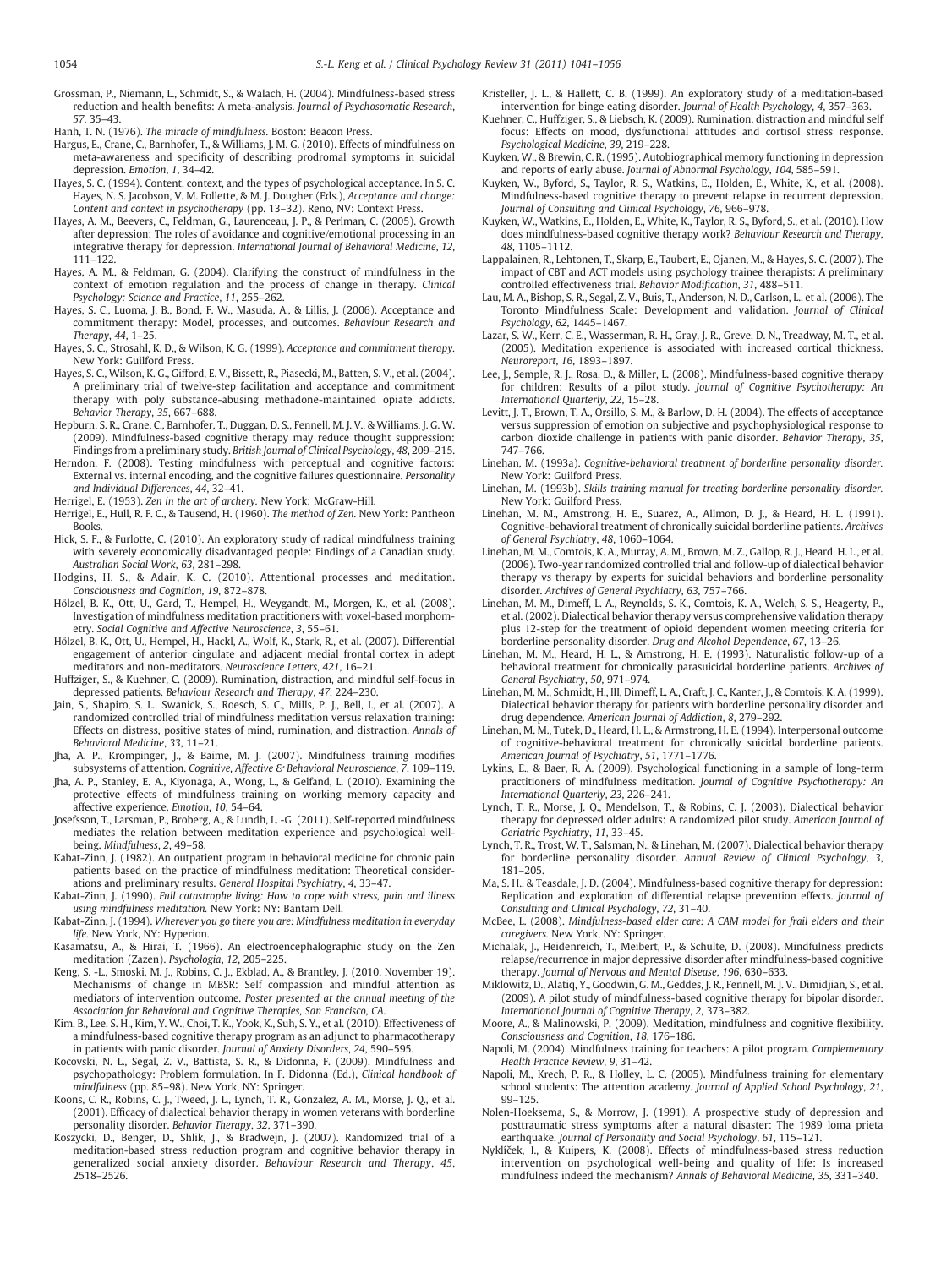- <span id="page-14-0"></span>Ochsner, K., & Gross, J. (2008). Cognitive emotion regulation: Insights from social cognitive and affective neuroscience. Current Directions in Psychological Science, 17, 153–158.
- Oman, D., Shapiro, S. L., Thoresen, C. E., Plante, T. G., & Flinders, T. (2008). Meditation lowers stress and supports forgiveness among college students. Journal of American College Health, 56, 569–578.
- Ortner, C. N. M., Kilner, S. J., & Zelazo, P. D. (2007). Mindfulness meditation and reduced emotional interference on a cognitive task. Motivation and Emotion, 31, 271–283.
- Piet, J., Hougaard, E., Hecksher, M. S., & Rosenberg, N. K. (2010). A randomized pilot study of mindfulness-based cognitive therapy and group cognitive-behavioral therapy for young adults with social phobia. Scandinavian Journal of Psychology, 51, 403–410.
- Posner, M. I., & Peterson, S. E. (1990). The attention system of the human brain. Annual Review of Neuroscience, 13, 25–42.
- Powers, M. B., Zum Vorde Sive Vording, M. B., & Emmelkamp, P. M. G. (2009). Acceptance and commitment therapy: A meta-analytic review. Psychotherapy and Psychosomatics, 78, 73–80.
- Raes, F., Dewulf, D., Van Heeringen, C., & Williams, J. M. G. (2009). Mindfulness and reduced cognitive reactivity to sad mood: Evidence from a correlational study and a non-randomized waiting list controlled study. Behaviour Research and Therapy, 47, 623–627.
- Raes, F., & Williams, M. G. (2010). The relationship between mindfulness and uncontrollability of ruminative thinking. Mindfulness, 1, 199–203.
- Ramel, W., Goldin, P. R., Carmona, P. E., & McQuaid, J. R. (2004). The effects of mindfulness meditation on cognitive processes and affect in patients with past depression. Cognitive Therapy and Research, 28, 433–455.
- Rasmussen, M. K., & Pidgeon, A. M. (2011). The direct and indirect benefits of dispositional mindfulness on self-esteem and social anxiety. Anxiety, Stress & Coping, 24, 227–233.
- Robins, C. J. (2002). Zen principles and mindfulness practice in dialectical behavior therapy. Cognitive and Behavioral Practice, 9, 50–57.
- Robins, C. J., & Chapman, A. L. (2004). Dialectical behavior therapy: Current status, recent developments, and future directions. Journal of Personality Disorders, 18, 73–79.
- Robins, C. J., Keng, S.-L., Ekblad, A. G., & Brantley, J. G. (submitted for publication). Effects of mindfulness-based stress reduction on emotional experience and expression: A randomized controlled trial.
- Roemer, L., Orsillo, S. M., & Salters-Pedneault, K. (2008). Efficacy of an acceptancebased behavior therapy for generalized anxiety disorder: evaluation in a randomized controlled trial. Journal of Consulting and Clinical Psychology, 76, 1083–1089.
- Rogojanski, J., Vettese, L., & Antony, M. (2011). Coping with cigarette cravings: Comparison of suppression versus mindfulness-based strategies. Mindfulness, 2, 14–26.
- Rosch, E. (2007). More than mindfulness: When you have a tiger by the tail, let it eat you. Psychological Inquiry, 18, 258–264.
- Ross, N. W. (1960). The world of Zen: An east–west anthology. New York: Random House. Safer, D. L., Telch, C. F., & Agras, W. S. (2001). Dialectical behavior therapy for bulimia nervosa. American Journal of Psychiatry, 158, 632–634.
- Samuelson, M., Carmody, J., Kabat-Zinn, J., & Bratt, M. A. (2007). Mindfulness-based stress reduction in Massachusetts correctional facilities. The Prison Journal, 87, 254–268.
- Sanderson, W. C., Rapee, R. M., & Barlow, D. H. (1988). Panic induction via inhalation of 5.5% CO2 enriched air: A single subject analysis of psychological and physiological effects. Behaviour Research and Therapy, 26, 333–335.
- Schmertz, S. K., Anderson, P. L., & Robins, D. L. (2009). The relation between self-report mindfulness and performance on tasks of sustained attention. Journal of Psychopathology and Behavioral Assessment, 31, 60–66.
- Segal, Z. V., Williams, J. M. G., & Teasdale, J. D. (2002). Mindfulness-based cognitive therapy for depression: A new approach to preventing relapse. New York, NY: Guilford Press.
- Sephton, S. E., Salmon, P., Weissbecker, I., Ulmer, C., Floyd, A., Hoover, K., et al. (2007). Mindfulness meditation alleviates depressive symptoms in women with fibromyalgia: Results of a randomized clinical trial. Arthritis and Rheumatism, 57, 77–85.
- Shahar, B., Britton, W. B., Sbarra, D. A., Figueredo, A. J., & Bootzin, R. R. (2010). Mechanisms of change of mindfulness-based cognitive therapy for depression: Preliminary evidence from a randomized controlled trial. International Journal of Cognitive Therapy, 3, 402–418.
- Shapiro, S. L., Astin, J. A., Bishop, S. R., & Cordova, M. (2005). Mindfulness-based stress reduction for health care professionals: Results from a randomized trial. International Journal of Stress Management, 12, 164–176.
- Shapiro, S. L., Brown, K. W., & Biegel, G. M. (2007). Teaching self-care to caregivers: Effects of mindfulness-based stress reduction on the mental health of therapists in training. Training and Education in Professional Psychology, 1, 105–115.
- Shapiro, S. L., Brown, K. W., Thoresen, C., & Plante, T. G. (2011). The moderation of mindfulness-based stress reduction effects by trait mindfulness: Results from a randomized controlled trial. Journal of Clinical Psychology, 67, 267–277.
- Shapiro, S. L., Carlson, L. E., Astin, J. A., & Freedman, B. (2006). Mechanisms of mindfulness. Journal of Clinical Psychology, 62, 373–386.
- Shapiro, S. L., Oman, D., Thoresen, C. E., Plante, T. G., & Flinders, T. (2008). Cultivating mindfulness: Effects on well-being. Journal of Clinical Psychology, 64, 840–862.
- Shapiro, S. L., Schwartz, G., & Bonner, G. (1998). Effects of mindfulness-based stress reduction on medical and premedical students. Journal of Behavioral Medicine, 21, 581–599.
- Singer, A. R., & Dobson, K. S. (2007). An experimental investigation of the cognitive vulnerability to depression. Behaviour Research and Therapy, 45, 563–575.
- Singh, N. N., Lancioni, G. E., Winton, A. S. W., Fisher, B. C., Wahler, R. G., McAleavey, K., et al. (2006). Mindful parenting decreases aggression, noncompliance, and selfinjury in children with autism. Journal of Emotional and Behavioral Disorders, 14, 169–177.
- Smith, A. (2004). Clinical uses of mindfulness training for older people. Behavioural and Cognitive Psychotherapy, 32, 423–430.
- Speca, M., Carlson, L. E., Goodey, E., & Angen, M. (2000). A randomized, wait-list controlled clinical trial: The effect of a mindfulness meditation-based stress reduction program on mood and symptoms of stress in cancer outpatients. Psychosomatic Medicine, 62, 613–622.
- Suzuki, D. T., Fromm, E., & De Martino, R. (1960). Zen Buddhism and psychoanalysis. New York: Harper & Row.
- Tang, Y. -Y., Ma, Y., Wang, J., Fan, Y., Feng, Y., Lu, S., et al. (2007). Short-term meditation training improves attention and self-regulation. Proceedings of the National Academy of Sciences, 104, 17152–17156.
- Teasdale, J. D. (1999). Emotional processing, three modes of mind and the prevention of relapse in depression. Behaviour Research and Therapy, 37, 53–77.
- Teasdale, J. D., Moore, R. G., Hayhurst, H., Pope, M., Williams, S., & Segal, Z. V. (2002). Metacognitive awareness and prevention of relapse in depression: Empirical evidence. Journal of Consulting and Clinical Psychology, 70, 275–287.
- Teasdale, J. D., Segal, Z., & Williams, J. M. (1995). How does cognitive therapy prevent depressive relapse and why should attentional control training help? Behaviour Research and Therapy, 33, 25–39.
- Teasdale, J. D., Segal, Z. V., & Williams, J. M. G. (2003). Mindfulness training and problem formulation. Clinical Psychology: Science and Practice, 10, 157–160.
- Teasdale, J. D., Segal, Z. V., Williams, J. M. G., Ridgeway, V. A., Soulsby, J. M., & Lau, M. A. (2000). Prevention of relapse/recurrence in major depression by mindfulnessbased cognitive therapy. Journal of Consulting and Clinical Psychology, 68, 615–623.
- Telch, C. F., Agras, W. S., & Linehan, M. M. (2001). Dialectical behavior therapy for binge eating disorder. Journal of Consulting and Clinical Psychology, 69, 1061–1065.
- Thompson, B. L., & Waltz, J. (2007). Everyday mindfulness and mindfulness meditation: Overlapping constructs or not? Personality and Individual Differences, 43, 1875–1885.
- Thompson, N. J., Walker, E. R., Obolensky, N., Winning, A., Barmon, C., Dilorio, C., et al. (2010). Distance delivery of mindfulness-based cognitive therapy for depression: Project UPLIFT. Epilepsy & Behavior, 19, 247-254.
- Treadway, M. T., & Lazar, S. W. (2009). The neurobiology of mindfulness. In F. Didonna (Ed.), Clinical handbook of mindfulness (pp. 45–58). New York, NY: Springer.
- Turner, R. M. (2000). Naturalistic evaluation of dialectical behavior therapy-oriented treatment for borderline personality disorder. Cognitive and Behavioral Practice, 7, 413–419.
- Valentine, E. R., & Sweet, P. L. G. (1999). Meditation and attention: A comparison of the effects of concentrative and mindfulness meditation on sustained attention. Mental Health, Religion and Culture, 2, 59–70.
- Van Dam, N. T., Earleywine, M., & Borders, A. (2010). Measuring mindfulness? An item response theory analysis of the Mindful Attention Awareness Scale. Personality and Individual Differences, 49, 805–810.
- Van Dam, N. T., Earleywine, M., & Danoff-Burg, S. (2009). Differential item function across meditators and non-meditators on the Five Facet Mindfulness Questionnaire. Personality and Individual Differences, 47, 516–521.
- Verheul, R., van den Bosch, L. M. C., Koeter, M. W. J., de Ridder, M. A. J., Stijnen, T., & van den Brink, W. (2003). Dialectical behavior therapy for women with borderline personality disorder: 12-month randomized clinical trial in The Netherlands. British Journal of Psychiatry, 182, 135–140.
- Vettese, L., Toneatto, T., Stea, J. N., Nguyen, L., & Wang, J. J. (2009). Do mindfulness meditation participants do their homework? And does it make a difference? A review of empirical evidence. Journal of Cognitive Psychotherapy: An International Quarterly, 23, 198–224.
- Walach, H., Buchheld, N., Buttenmuller, V., Kleinknecht, N., & Schmidt, S. (2006). Measuring mindfulness: The Freiburg Mindfulness Inventory (FMI). Personality and Individual Differences, 40, 1543–1555.
- Wallace, R. K. (1970). Physiological effects of Transcendental Meditation. Science, 167, 1751–1754.
- Wallace, R. K., Benson, H., & Wilson, A. F. (1971). A wakeful hypometabolic physiologic state. American Journal of Physiology, 221, 795–799.
- Watts, A. W. (1961). Psychotherapy east and west. New York: Pantheon Books.
- Way, B. M., Creswell, J. D., Eisenberger, N. I., & Lieberman, M. D. (2010). Dispositional mindfulness and depressive symptomatology: Correlations with limbic and selfreferential neural activity during rest. Emotion, 10, 12–24.
- Weber, B., Jermann, F., Gex-Fabry, M., Nallet, A., Bondolfi, G., & Aubry, J. -M. (2010). Mindfulness-based cognitive therapy for bipolar disorder: A feasibility trial. European Psychiatry, 25, 334–337.
- Weissbecker, I., Salmon, P., Studts, J. L., Floyd, A. R., Dedert, E. A., & Sephton, S. E. (2002). Mindfulness-based stress reduction and sense of coherence among women with fibromyalgia. Journal of Clinical Psychology in Medical Settings, 9, 297–307.
- Williams, J. M. G., Alatiq, Y., Crane, C., Barnhofer, T., Fennell, M. J. V., Duggan, D. S., et al. (2008). Mindfulness-based cognitive therapy (MBCT) in bipolar disorder: Preliminary evaluation of immediate effects on between-episode functioning. Journal of Affective Disorders, 107, 275–279.
- Williams, K. A., Kolar, M. M., Reger, B. E., & Pearson, J. C. (2001). Evaluation of a wellness-based mindfulness stress reduction intervention: A controlled trial. American Journal of Health Promotion, 15, 422–432.
- Williams, J. M. G., Teasdale, J. D., Segal, Z. V., & Soulsby, J. (2000). Mindfulness-based cognitive therapy reduces overgeneral autobiographical memory in formerly depressed patients. Journal of Abnormal Psychology, 109, 150–155.